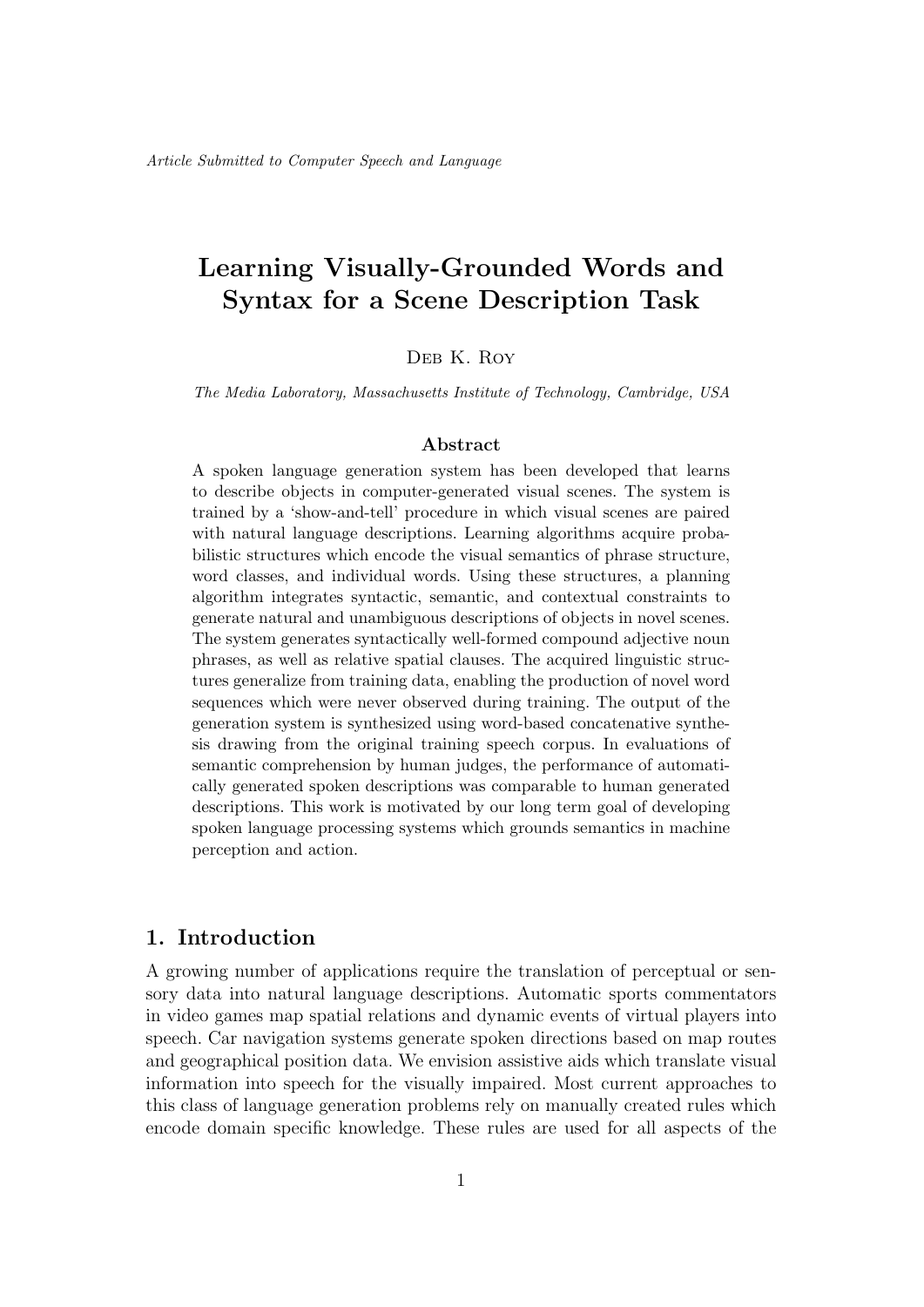generation process including, for example, lexical selection and sentence frame selection. In this paper we develop a learning-based approach for creating spoken language generation systems. Our ultimate goal is to develop trainable systems that can learn domain specific rules of language generation from examples produced directly by domain experts. We present an implemented system called DESCRIBER which represents a first step in this direction.

We consider the problem of generating spoken descriptions from visual scenes to be a form of language grounding [16, 17, 18, 19]. Grounding refers to the process of connecting language to referents in the language user's environment<sup>∗</sup> . In contrast to methods which rely on symbolic representations of semantics, grounded representations bind words (and sequences of words) directly to nonsymbolic perceptual features† . Crucially, bottom-up sub-symbolic structures must be available to influence symbolic processing [17]. All symbolic representations are ultimately encoded in terms of representations of the machine's environment which are available to the machine directly through its perceptual system.

We present a grounded system, DESCRIBER, that learns to generate contextualized spoken descriptions of objects in visual scenes. Input to DESCRIBER consists of visual scenes paired with naturally spoken descriptions and their transcriptions. A set of statistical learning algorithms extract syntactic and semantic structures which link spoken utterances to visual scenes. These acquired structures are used by a generation algorithm to produce spoken descriptions of novel visual scenes. Concatenative synthesis is used to convert output of the generation subsystem into speech. In evaluations of semantic comprehension by human judges, the performance of automatically generated spoken descriptions is found to be comparable to human-generated descriptions.

#### 1.1. Related Work

The problem of generating referring expressions in text and multimedia environments has been addressed in many previous computational systems including the work of Dale and Reiter  $[5, 6]$  and André and Rist  $[1]$ . Dale's system, EPI-CURE, addresses the problem of generating anaphoric referring expressions. A planner maps communicative goals to surface text making use of models of the discourse, the hearer, and the world state. Dale and Reiter examined computationally efficient methods for generating expressions which use the minimal set of attributes to distinguish an intended referent from a set of competitor referents. André and Rist designed a generation system which combines text and image output to refer to objects. These and most other previous generation systems may be contrasted with our work in three significant ways. First, our emphasis

<sup>∗</sup>Grounding symbols in the physical world may be argued to lay the foundation for representing a large range of concepts at many levels of abstraction through analogical and metaphorical reasoning [12, 9, 2].

†Semantics may also be grounded in terms of actions which the language user performs on its environment. This aspect of grounding is not considered in this paper.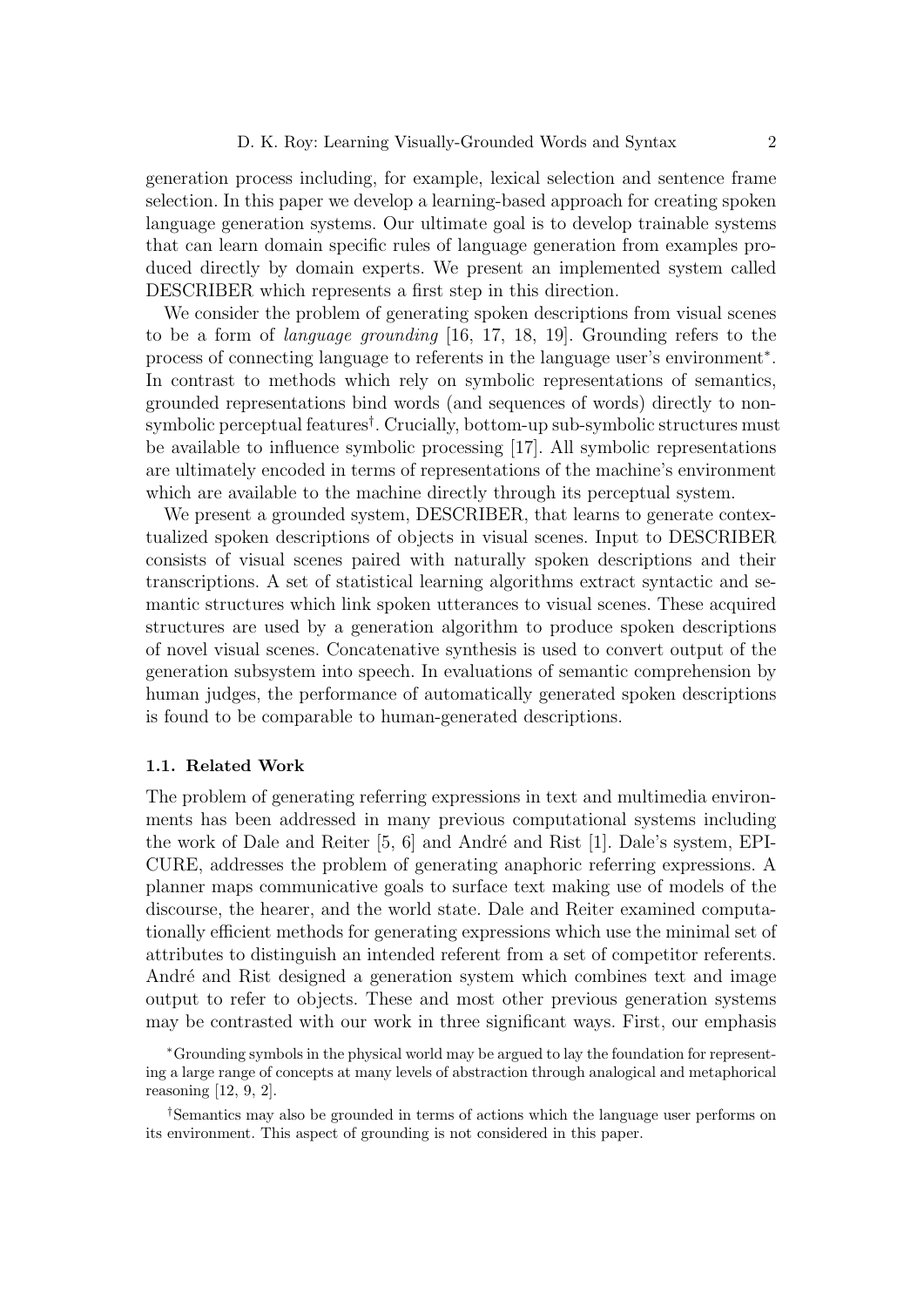is on learning all necessary linguistic structures from training data. Second, we take the notion of grounding semantics in sub-symbolic representations to be a critical aspect of linking natural language to visual scenes. Third, we limit the scope of our work to generating referring expressions based solely on information available in static visual scenes. Thus, discourse history is not used by our system.

The Visual Translator system (VITRA) [10] is a natural language generation system which is grounded directly in perceptual input. VITRA generates natural language descriptions of dynamic scenes from multiple domains including automobile traffic and soccer games. Semantic representations are extracted from video image sequences. Detailed domain knowledge is used to categorize spatial relations between objects, and dynamic events. Higher level propositions are formed from these representations which are mapped to natural language using a rule-based text planner. An 'imaginary listener' predicts what the listener is most likely to understand from a proposed description. Any disagreements between the predicted message and the intended message are fed back into the text planner until expected ambiguities are minimized. In contrast to our work, VITRA is not designed as a learning system. Thus porting it to a new domain would presumably be a arduous and labor intensive task.

Jordan and Walker [11] used machine learning to train a system which generates nominal descriptions of objects. Each nominal expression consists of up to four attributes. The learning system was trained to automatically select which subset of attributes to use in a referring expression (i.e., a choice from one of sixteen possible combinations of four attributes). The decision process is based on a set of dialog context features (for example, what is assumed to be known by the hearer, attributes used recent references to the same object, etc.). The learning algorithm acquires an optimal set of rules by which to map context features into attribute selections which are, in turn, used to generate referring expressions. In comparison to DESCRIBER, Jordan and Walker's approach uses a much richer set of features which encode dialog context. DESCRIBER does not encode any history of interaction and relies solely on features extracted from a static visual scene. The scope of what is learned by DESCRIBER, however, is significantly broader. In addition to attribute selection, syntactic structures and the visual semantics of words are also acquired by DESCRIBER.

Learning grounded representation of spatial terms has been studied by Regier [15]. He designed a set of psychologically motivated perceptual features that underlie spatial concepts across a wide range of languages. For example, to represent static spatial relations such as above and beside, a pair of relative angles which take into account the center of mass and points of closest proximity between objects was proposed. We employed these features in the system described in this paper. Regier's system acquired spatial terms using connectionist learning methods. Input consisted of synthetic images of pairs of objects and their singleword labels. Regier's work demonstrates the importance of choosing perceptual features carefully to ensure efficient concept acquisition. In related work, Siskind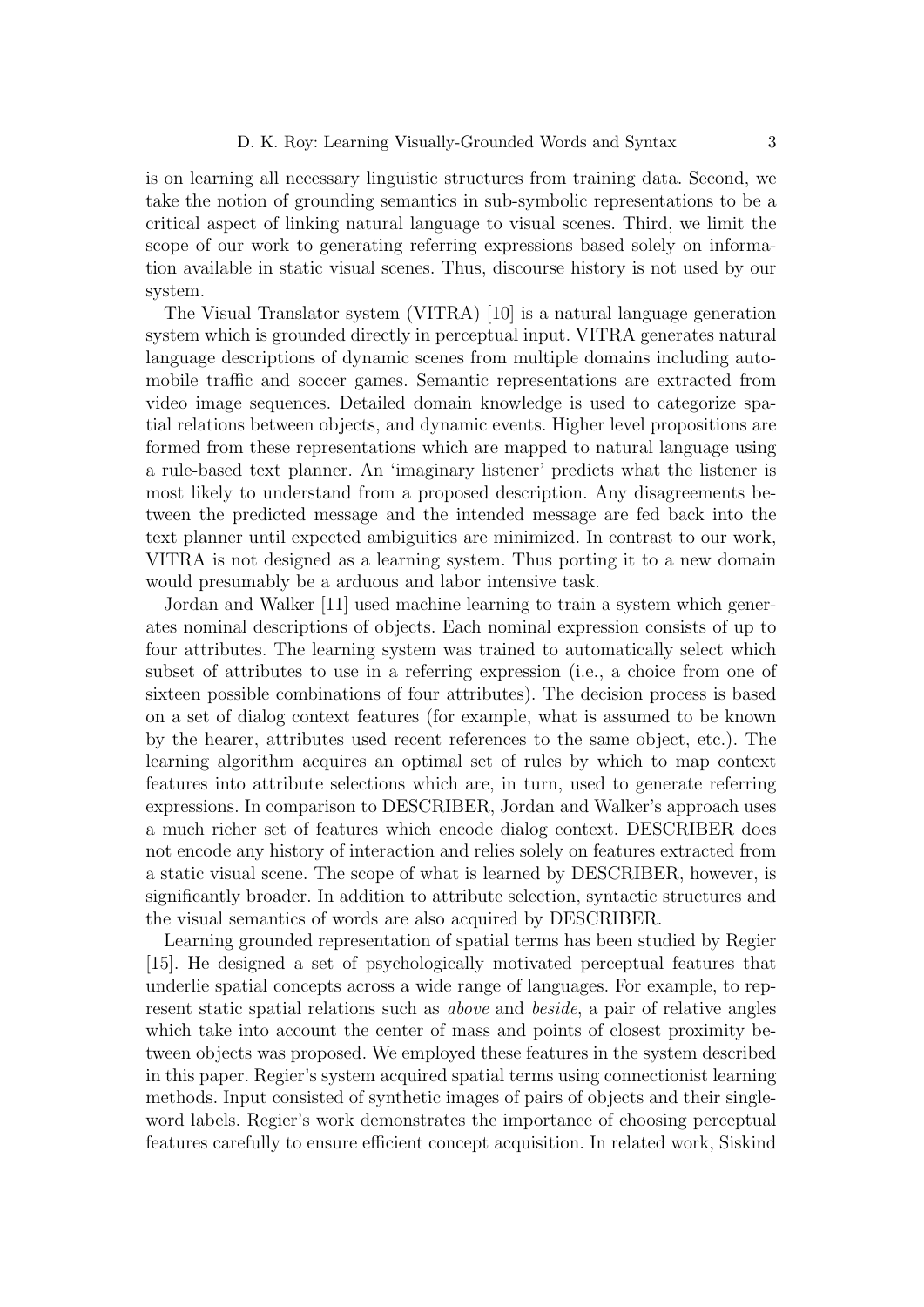[20] has proposed the use of visual primitives which encode notions of support, contact, and attachment to ground the semantics of events for verb learning.

In our own previous work [16, 18] we have modeled the early stages of word acquisition from sensor-grounded speech and visual signals. We demonstrated the utility of learning algorithms based on cross-modal mutual information in discovering words and their visual associations from untranscribed speech paired with images of three-dimensional everyday objects. An implemented system was able to learn object names from a corpus of spontaneous infant-directed speech. A focus of this work was the discovery and segmentation of word-like acoustic units from spontaneous speech driven by cross-modal analysis. An acquired lexicon of visually grounded words served as the basis for a small vocabulary speech understanding and generation system. The system was able to process single and two-word phrases which referred to the color and shape of objects. The language processing system was integrated into an interactive robot. A person was able to issue verbal commands ("red ball") and the robot would actively search for the best matching referent. The system was also able to verbally describe novel objects using two-word phrases. The system presented in this paper extends our prior work in that it addresses the problem syntactic structure acquisition within a grounded learning framework.

#### 1.2. The Learning Problems

In this paper we consider learning problems in which each training example is comprised of (1) a natural language word sequence and (2) a vector of real-valued features which represents the semantics of the word sequence. We assume no prior knowledge about lexical semantics, word classes, nor syntactic structures.

A basic problem is to establish the semantics of individual words. To bootstrap the acquisition of word associations, utterances are treated as "bags of words". Each word in an utterance may potentially be a label for any subset of co-occurring visual features. Consider the situation in which we measure three features of an object as potential grounding for adjective terms: height, area, and brightness. A person looks at an object and says, "That is a big red apple.". In the bag of words model, any word in the sentence (including "that" or "a") might refer to any subset of the measured features. Possibilities include associations that we would like the learner to make such as "big" with area, as well as countless associations which are undesirable such as "red" or "a" with height and brightness. Thus one problem facing the language learner is feature selection: choosing the subset of potential features which should be bound to a word. Once feature assignments have been made, statistical learning methods can be used to train classifiers which map words to ranges of values within those features. For example "dark" might select only the brightness feature and prefer small values of that feature.

A second problem is to cluster words into word classes based on semantic and syntactic constraints. We assume that word classes are a necessary first step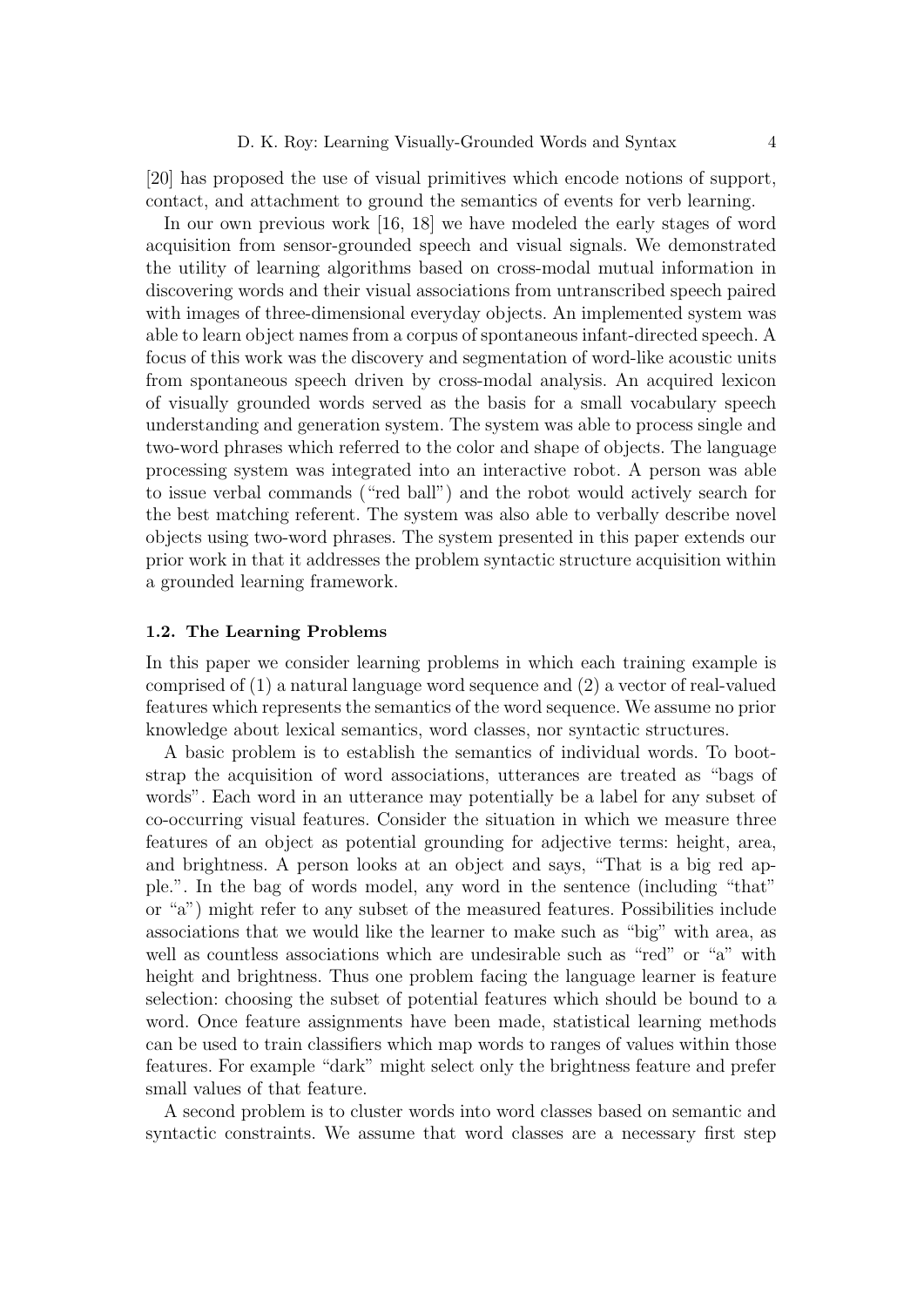in acquiring rules of word order. For example, before a language learner can learn the English rule that adjectives precede nouns, some primitive notion of adjective and noun word classes presumably needs to be in place. Word classes might be derived strictly from distributional analysis of word co-occurrences. Alternatively, semantic associations might be used to group words. In this paper we present a hybrid method which combines distributional and semantic cues.

A third problem is learning word order. We address the problems of learning adjective ordering ("the large blue square" vs. "the blue large square") and phrase ordering for generating relative spatial clauses. In the latter, the semantics of phrase order needs to be learned (i.e., the difference in meaning between "the ball next to the block" vs. "the block next to the ball"). A statistical bigram language model is learned in terms of the acquired word classes which is used to generate compound word descriptions of objects such as "the thin dark green rectangle". Statistical bigrams of phrases are employed to model syntactic structures necessary for generating relative spatial clauses. The semantic implications of phrase order are captured in the grounding of spatial lexical items in terms of relative spatial visual features.

Once the problems outlined above have been addressed, the system has at its disposal a grounded language model which enables it to map novel visual scenes into natural language descriptions. The language generation problem is treated as a search problem in a probabilistic framework in which syntactic, semantic, and contextual constraints are integrated.

#### 1.3. Outline

This paper begins by outlining the experimental task and training corpus which we have created as a development test bed. Algorithms for learning to generate natural language expressions which refer to single objects are presented. A second set of algorithms are then presented which enables the system to generate expressions that include relative spatial clauses. These clauses help listeners disambiguate between similar objects in the visual scene. Finally, an evaluation of the system is presented in which the system's performance in semantic understandability is compared with the original human produced training corpus.

## 2. The Visual Description Task

The experiments reported in this paper are based on a rectangle description task. A program was created to generate images consisting of a set of ten colored rectangles set on a black background. A typical image generated by this program is shown in Fig. 1. The width, height, position and RGB color of each rectangle is randomly generated. The placement of rectangles is constrained such that they never overlap although they may touch. During data collection (described below), each image is augmented with an indicator arrow which selects one of the ten rectangles as the target object. For example, in Fig. 1 the blue rectangle on the right is the target.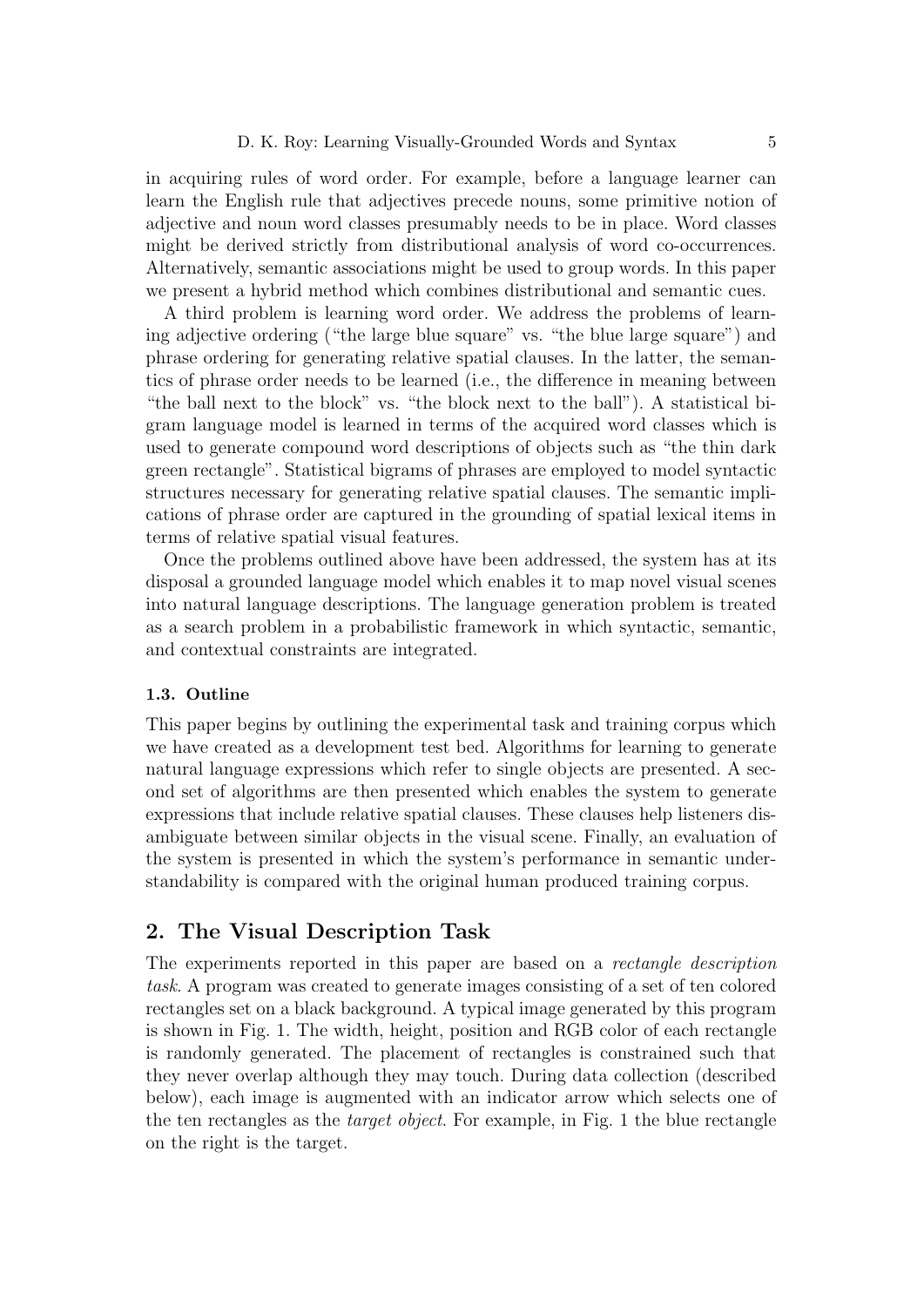

Figure 1: A typical image from the rectangle task. Each synthetic image consists of 10 rectangles, each of random height, width, color and non-overlapping position.

The description task consists of generating phrases which best describe target objects. The generation process must be context sensitive since the best choice of words will often depend on the other objects in the scene. Descriptions are evaluated for semantic understandability by measuring how reliably human listeners select the intended target object from the same scene based on the provided verbal description.

This task was chosen as a manageable starting point for our experiments. The variation of objects is limited to shape, color, size and position. The syntactic structure required to generate descriptive phrases is relatively simple and well modeled by statistical n-grams. By using computer-generated images, visual feature extraction is greatly simplified (when compared to using camera images). Nonetheless, we found that the challenges raised in this task were substantive and lead to useful new algorithms. Results from this task will form the basis for future explorations of more complex language learning tasks in richer contexts.

## 3. Visual Features

Lexical semantics are grounded in terms of visual features. Table 1 lists the set of eight visual features that are generated by the image synthesis program to represent each object in an image. We refer back to these features in the remainder of the paper using the names listed in the left column of this table.

These features were selected with the language learning task in mind. For example we would expect color terms to be grounded in some combination of the r, g, and b features. Spatial terms such as "leftmost" and "highest" should be grounded in the x and y features. Other words such as "bright" or "thin" are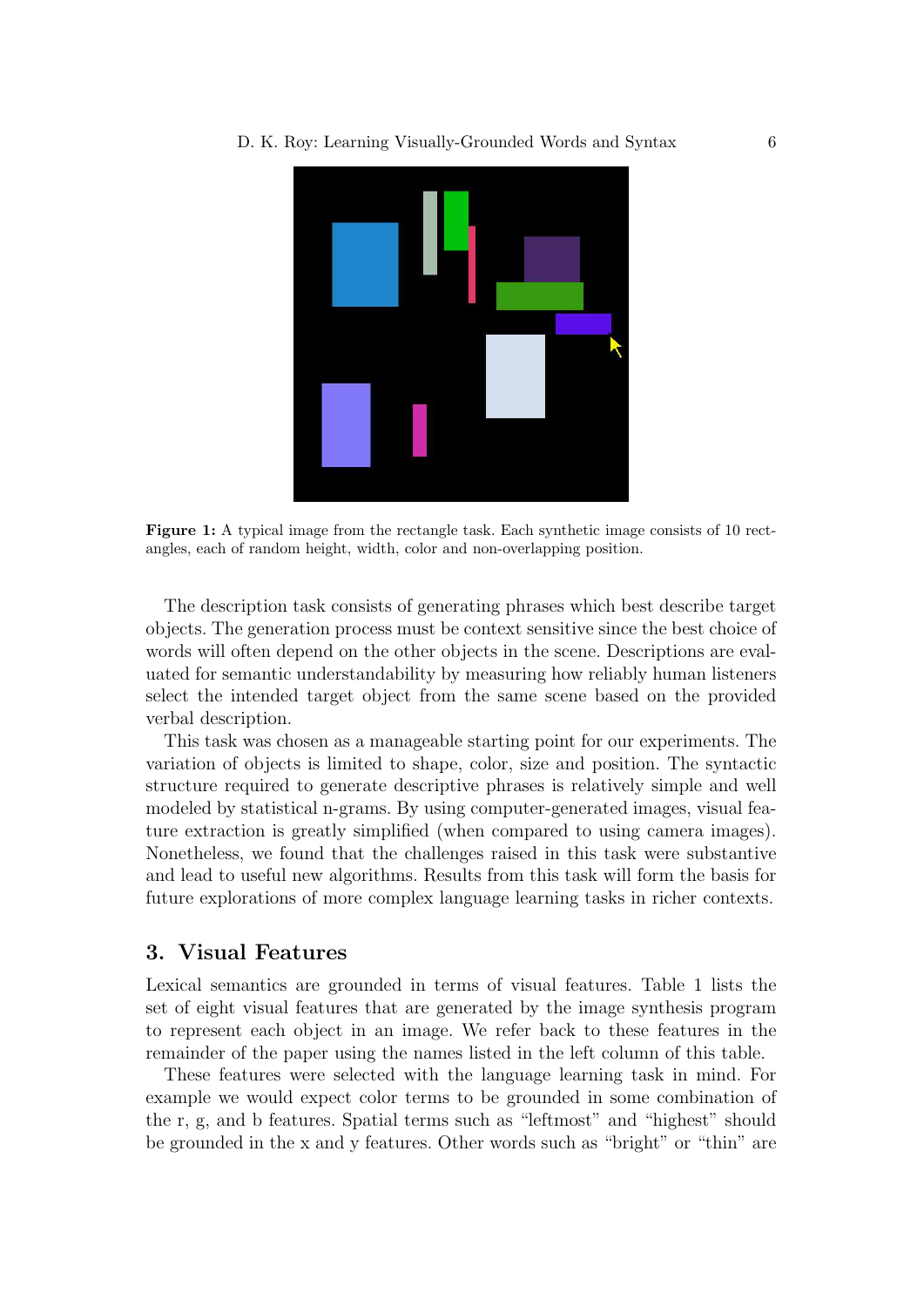| Name     | Description                                     |
|----------|-------------------------------------------------|
|          | Red component of RGB color)                     |
| g        | Green component of RGB color)                   |
|          | blue component of RGB color)                    |
| hw_ratio | Height to width ratio                           |
| area     | Surface area                                    |
| X        | X position of upper left corner                 |
| V        | Y position of upper left corner                 |
|          | Ratio of maximum dimension to minimum dimension |

Table 1: Visual features extracted from objects.

less obvious. Features are normalized so that each feature has zero mean and unit variance.

## 4. Data Collection and Preparation

We collected a speech corpus from a male speaker (an undergraduate student unfamiliar with the project). He was instructed to speak naturally and describe target objects from images displayed on a computer screen. He was asked to produce descriptions such that a listener could later select the same target from the identical scene with the target unmarked.

A data collection program was written which displays images and records spoken responses. In preparation for data collection, a set of 3000 images were generated off-line, each with a randomly selected target object. The speaker wore a noise-canceling headset microphone. The presentation program displayed each image and recorded the speaker's spoken response. An on-line speech end-point detection algorithm based on Hidden Markov models of speech and silence [22] was used to segment incoming speech into utterances. Each segmented utterance was saved as a separate speech file. Each file was automatically tagged with the identity of the image and target object on display at the time.

The speaker participated in two 90-minute recording sessions resulting in 518 utterances‡ . Each spoken utterance was manually transcribed at the word level. We divided training utterances into two types: *simple utterances* and *complex* utterances. Simple utterance contain reference to exactly one object whereas complex utterances make reference to two or more objects. Classification of utterances was based on text keyword spotting. Any transcript containing multiple instances of the words "rectangle" or "square" was classified as complex and the remainder as simple. Table 2 lists some representative utterances of each type from the corpus. Out of the total 518 utterances, 326 are simple and 192 complex. The mean utterance length in the corpus is 5.8 words. The mean utterance length of simple utterances is 4.0 words.

An initial histogram analysis of the corpus indicated insufficient exemplars

‡Although 3000 images were generated, only 518 of them were used in the data collection. The 518 images were randomly chosen from the set of 3000.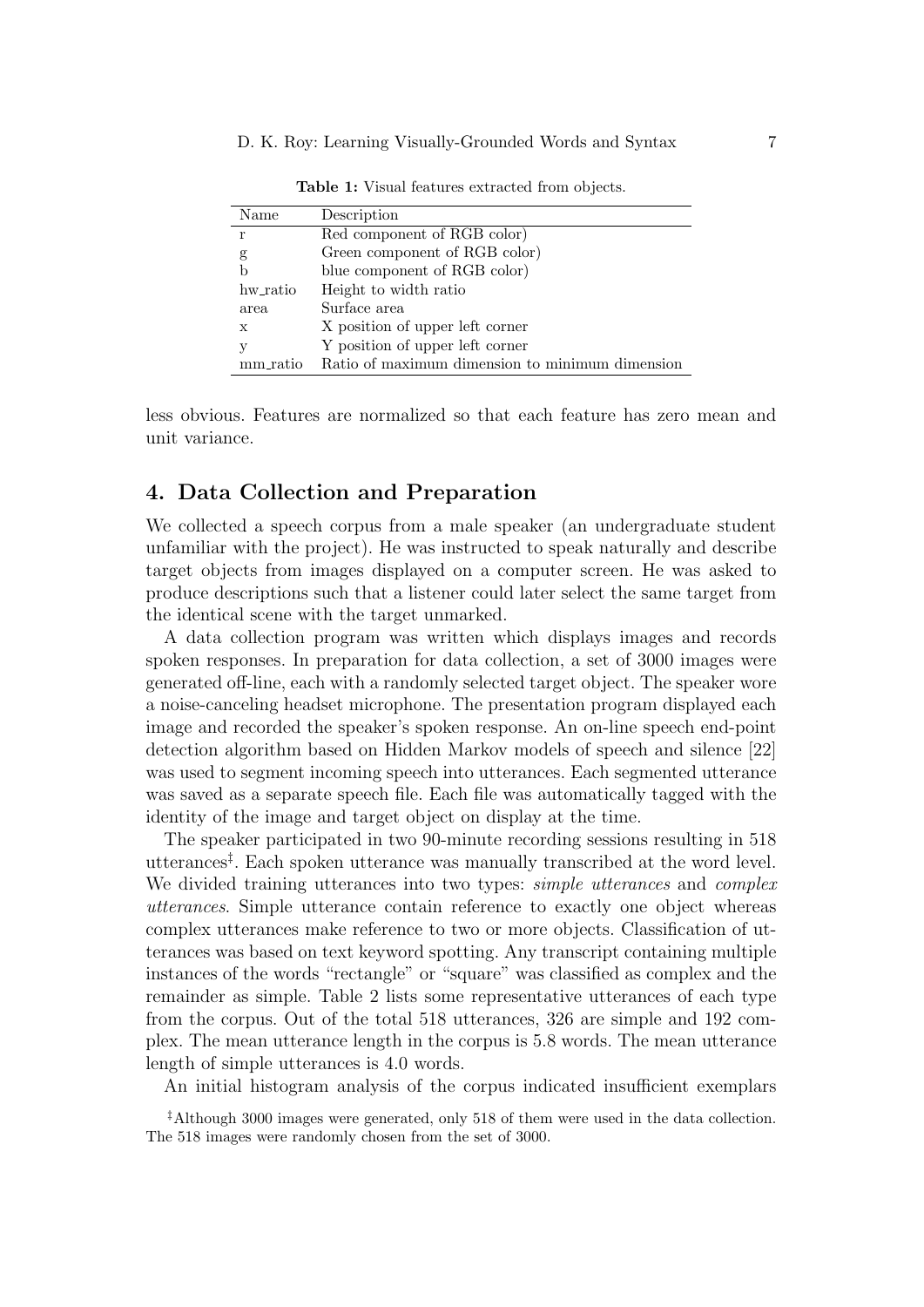of some color and spatial terms. A second speaker was asked to provide an additional set of descriptions focused on color and spatial terms. This speaker was instructed to produce only simple utterances. New random images where generated for this collection. An additional 157 simple utterances were collected in a single recording session. Put together with the data from the first speaker, the training corpus consisted of 675 utterances (483 simple, 192 complex).

Table 2: Typical utterances in the rectangle task corpus. Simple utterances contain reference to exactly one object. Complex utterances refer to multiple objects.

| Type    | Utterance                                                             |
|---------|-----------------------------------------------------------------------|
| simple  | the pink square                                                       |
| simple  | the light blue square                                                 |
| simple  | the biggest grey rectangle                                            |
| simple  | the large off white rectangle                                         |
| simple  | the long flat purple rectangle                                        |
| simple  | the brightest green rectangle                                         |
| complex | the narrow purple rectangle below and to the right of the blue square |
| complex | the green rectangle below the peach rectangle                         |
| complex | the purple rectangle to the left of the pink square                   |
| complex | the orange rectangle above the blue rectangle                         |
| complex | the yellow rectangle to the left of the large green square            |
| complex | the vertical rectangle directly below the smallest blue rectangle     |

A complication in learning from this data is that complex utterances contain reference to multiple objects. In a bag of words model, any word must be considered a label for any co-occurring observation. To simplify the problem, we truncated each transcription of a complex utterance after the first instance of either "rectangle" or "square". The truncated transcripts were used for the first stages of learning (described in Section 5). Learning from whole (untruncated) utterances is addressed in Section 7. The truncation procedure is based on knowledge of the task at hand (i.e., the fact that the first object phrase most likely will refer to the target object) and will not necessarily generalize to other situations. In the future we plan to develop methods to avoid this simplification.

The appendix contains histograms of word occurrences in the original and truncated training corpora. The full training corpus contains one or more instances of 83 unique words (i.e., 83 token types). The truncated corpus draws from 70 token types.

The manual speech transcription process is the most labor intensive aspect of the training process. In the future we will explore the use of speech recognition to automate this step, but initially we preferred to work with error free transcripts.

## 5. Learning Grounded Language Models for Objects

This section describes the set of algorithms which have been developed for acquiring the structures necessary to produce simple utterances as defined in the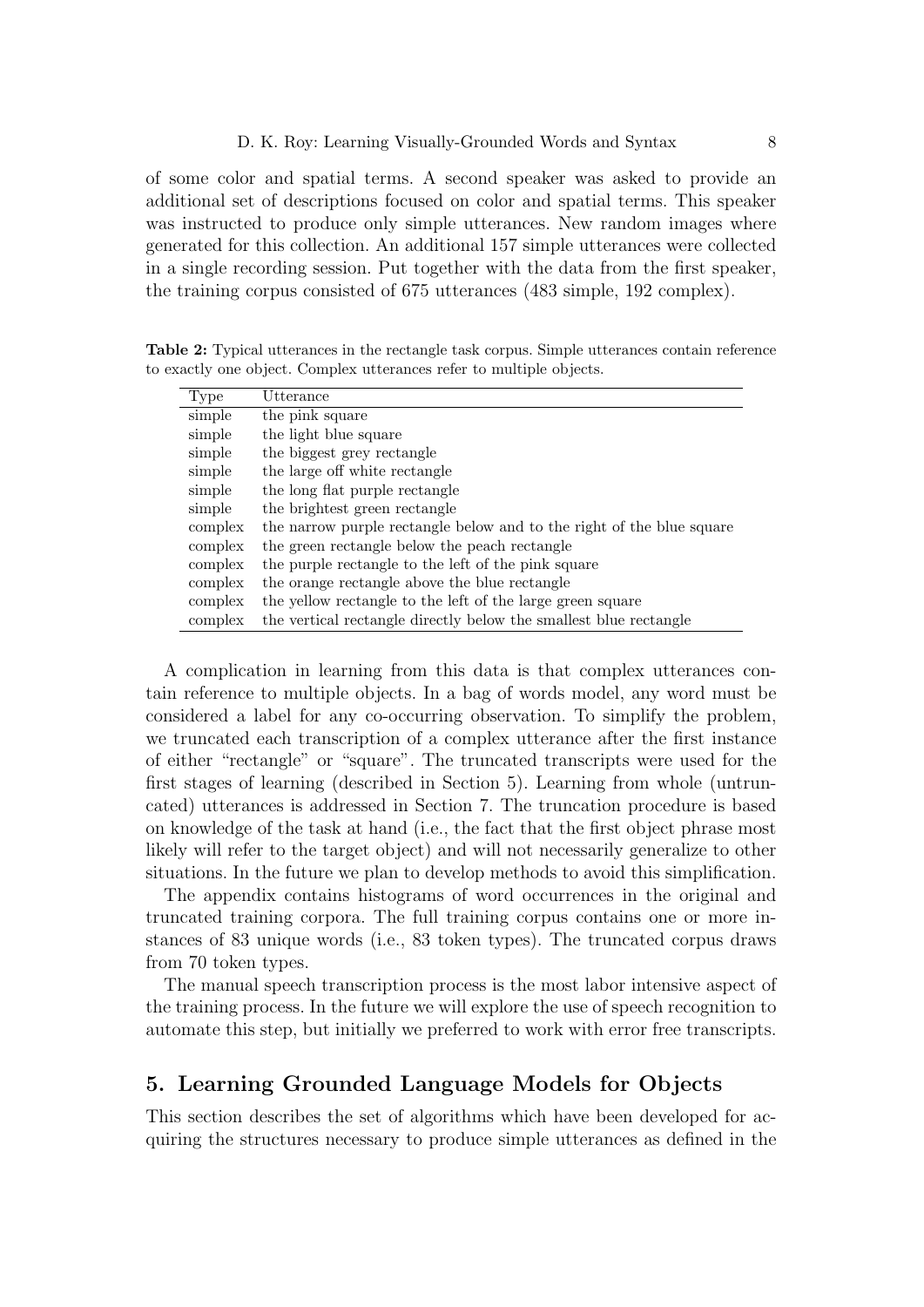previous section. The order of presentation of algorithms corresponds to the stages of processing in the system. Section 6 describes how these structures are employed in generating visually grounded object description phrases.

#### 5.1. Word Class Formation

The first stage of learning is to cluster words into classes. These classes serve two roles. First, they are used to determine which visual features are associated with a word. All members of a word class are required to be grounded in the same set of features. Second, word classes form the basis for learning a class-based bigram language model. Class-based bigrams enable the system to generalize knowledge from training data to novel word combinations.

Ideally, words which are both semantically and syntactically similar should be clustered together. For example, color terms should be clustered and separated from size and spatial terms. If they were all treated as part of one word class, then learning to differentiate "large blue ball" vs. "blue large ball" would be impossible. Although such knowledge might be preprogrammed, our goal is to develop an extensible system which can form word classes in the absence of manually encoded structure.

We investigated three approaches to forming word classes. The first relies only on the distributional patterns of words in the training corpus and ignores visual information. The second approach searches for associations between words and visual features and then groups words which have similar feature associations. The third approach, which we found to be most effective, is a hybrid method which combines the first two approaches.

#### 5.1.1. Distributional Clustering

The distributional method rests on a basic assumption: words belonging to the same class will be used in mutual exclusion. From this assumption it follows that two words which co-occur in the same utterance are likely to belong to different word classes. The utterance, "the large blue square" lends evidence against placing "the" and "large", or "large" and "square", or any other word pair in the same class. This assumption is similar to the mutual exclusion bias that has been proposed as a mechanism used by children in language acquisition [13]. Young children initially resist learning two labels for the same concept such as "poodle" and "dog". This bias leads to efficient learning from limited examples.

We will denote a corpus of M utterances by  $U = \{u_1, u_2, \ldots, u_M\}$ . The vocabulary of the corpus (i.e., the set of unique token types) is denoted by  $W = \{w_1, w_2, \dots, w_V\}$  where V is the vocabulary size and  $w_i$  is a word in the vocabulary. A co-occurrence indicator variable is defined by:

$$
\pi(u, w_i, w_j) = \begin{cases} 1 & if w_i \text{ and } w_j \text{ occur in } u \\ 0 & otherwise \end{cases}
$$
 (1)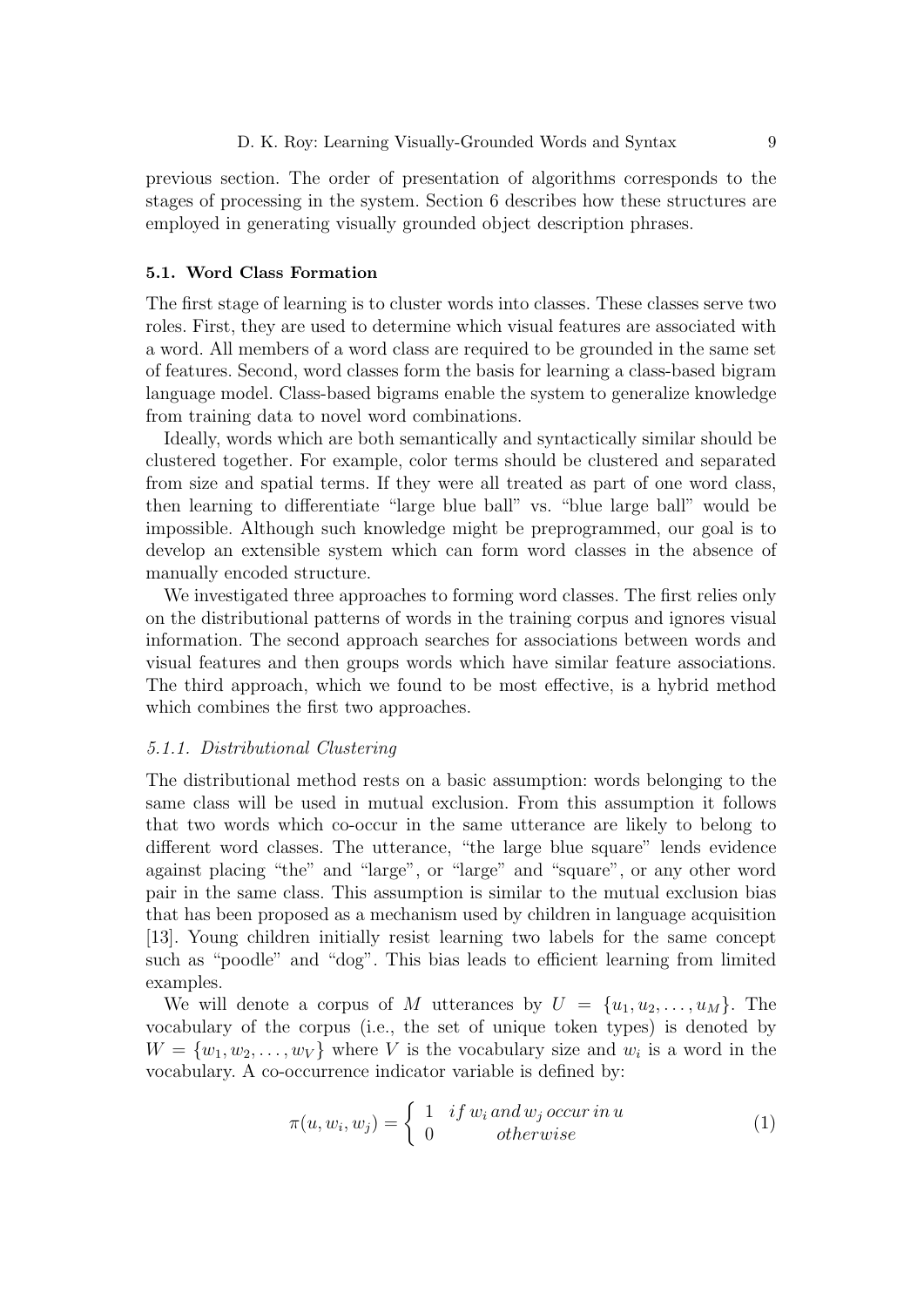i.e.,  $\pi(u, w_i, w_j)$  detects when both words  $w_i$  and  $w_j$  occur in the utterance u. Based on  $\pi$ , we obtain a  $V \times V$  co-occurrence matrix R, the elements of which are computed by:

$$
R(w_i, w_j) = \sum_{u \in U} \pi(u, w_i, w_j)
$$
\n
$$
(2)
$$

 $R(w_i, w_j)$  is the count of the number of times words  $w_i$  and  $w_j$  co-occur in an utterance, accumulated across all M utterances in the corpus.

Our goal is to partition the vocabulary into word classes such that words within a class co-occur infrequently with other words in the same class. A clustering procedure is used to partition the vocabulary W into K disjoint classes  $C_j$  each with  $N_j$  words. The  $k^{th}$  word in word class j is  $C_j(k)$ . Since the word classes partition the original vocabulary  $W, C_i(k) \in W$ . Before specifying the clustering algorithm, we first define a distortion metric between two word classes as:

$$
d_{d}(C_{i}, C_{j}) = \frac{\sum_{k=1}^{N_{i}} \sum_{l=1}^{N_{j}} R(C_{i}(k), C_{j}(l))}{\sum_{k=1}^{N_{i}} \langle C_{i}(k) \rangle + \sum_{k=1}^{N_{j}} \langle C_{j}(k) \rangle}
$$
(3)

where  $\langle C_i (k) \rangle$  is the count of the number of times word k from class i occurred in the training corpus. The subscript d in  $d_d()$  reminds us that this distortion metric is based on distributional cues. The numerator of Equation 3 accumulates all cooccurrences of each pair of words drawn from class  $i$  and  $j$ . The denominator normalizes this sum by the total number of occurrences of both word classes in the training corpus.

A greedy clustering algorithm is used to iteratively merge clusters with smallest inter-cluster distortion until a stopping criterion is met. The algorithm consists of five steps:

- 1. Begin with  $K = V$  clusters, each initialized with one word from W
- 2. Find  $C_i$  and  $C_j$  such that  $d_d(C_i, C_j)$  is minimized,  $1 \leq i, j \leq K$
- 3. If  $d_d(C_i, C_j) > T$  then stop, for some stopping threshold T
- 4. Merge elements of  $C_i$  and  $C_j$
- 5. Go to Step 2

The value of the stopping threshold T determines the number of word classes produced. We have not developed an automatic method to determine the optimal value of T. One possibility is to adapt its value in a reinforcement learning framework. Currently, however, this value is set manually.

The clustering algorithm was applied to the training corpus. To avoid estimation problems due to small sample sizes, all words occurring less than five times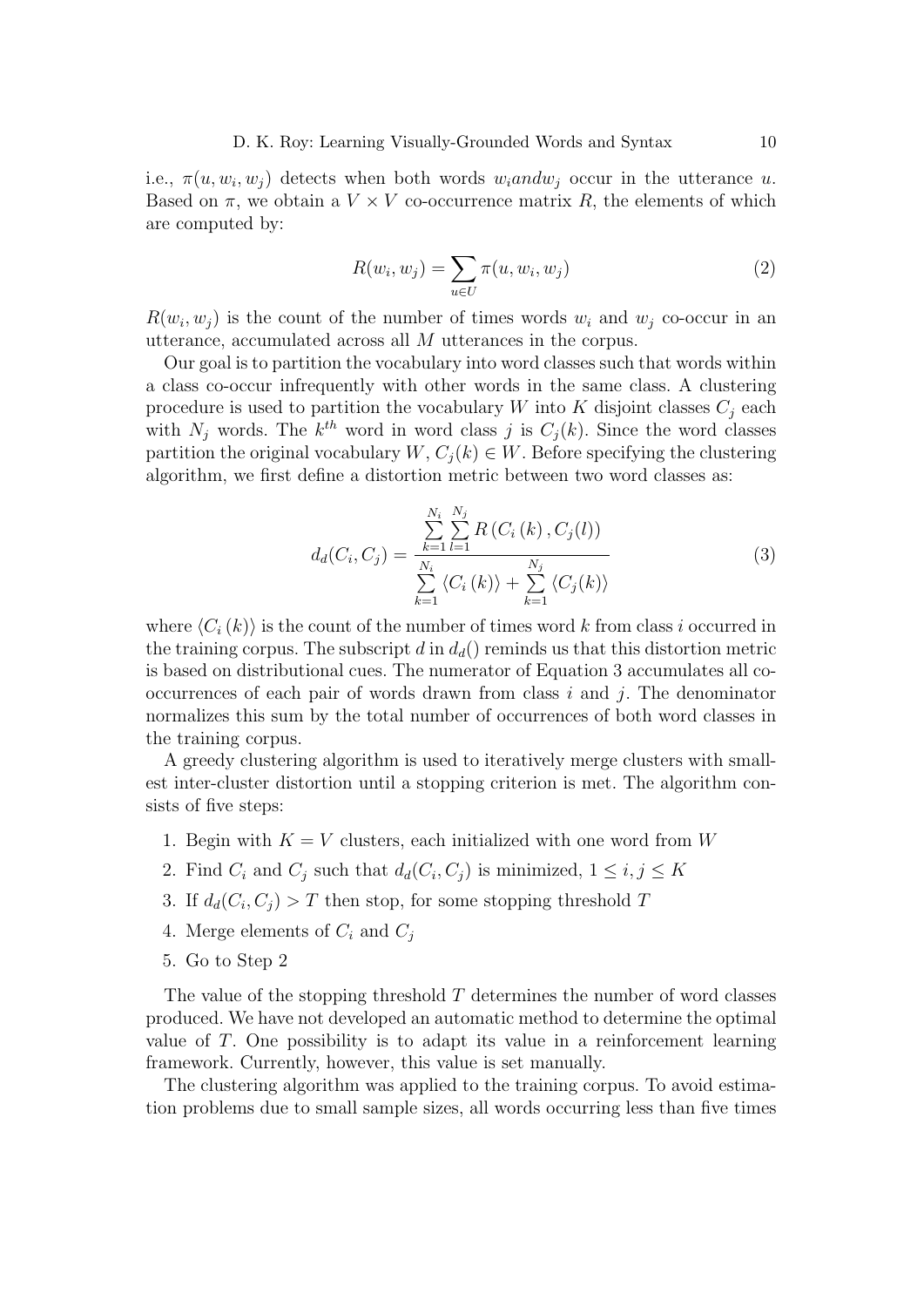in the corpus were removed from the vocabulary and from all further processing. After removal of infrequent words, the experimental corpus§ consisted of 32 unique word types. Table 3 lists the ten word classes formed using distributional analysis after 22 merges. An examination of the word classes reveals that the mutual exclusion bias approximately separates color terms (Class 2), shape descriptors (Class 3), and size descriptors (Class 5). However, errors are also evident in the classes. Some color terms (grey, salmon) are included with non-color terms in Class 1, and spatial terms (leftmost, rightmost, highest, lowest) have not been clustered.

| Word Class | Class Members                                          |
|------------|--------------------------------------------------------|
|            | the                                                    |
|            | light grey white dark bright leftmost salmon highest   |
| 2          | pink blue yellow green purple red brown orange colored |
| 3          | horizontal vertical square largest                     |
| 4          | rectangle                                              |
| 5          | small large thin smallest lowest                       |
| 6          | tall                                                   |
|            | olive                                                  |
| 8          | off                                                    |
| Q          | rightmost                                              |

Table 3: The 10 word classes created after 22 merges based on distributional analysis of within-utterance word co-occurrences.

#### 5.1.2. Clustering Based on Semantic Feature Associations

We investigated a second method of clustering which ignores co-occurrence patterns of words within utterances, and instead focuses on semantic associations between words and visual referents. The goal of this approach is to cluster words which are grounded in similar sets of visual features. In principle, many of the errors introduced by distributional analysis could be resolved by factoring in semantic constraints.

One problem in establishing semantic associations of words is that natural language does not provide exhaustive labels of all referents in a scene. Consider an image in which only one object is red. If asked to describe that object (relative to the others), a person might say something to the effect of "the red one". Various other possible descriptions of the object such as its size, its location, etc., are absent from the description. When learning from natural language descriptions, we cannot assume that the absence of a label indicates the absence of the corresponding property. If the person didn't use the word "large", we are unable to conclude that the object is not large. The problem of lack of negative training

§Recall that for all training described in this section, we used the corpus with utterances truncated after the first instance of the keywords "rectangle" or "square".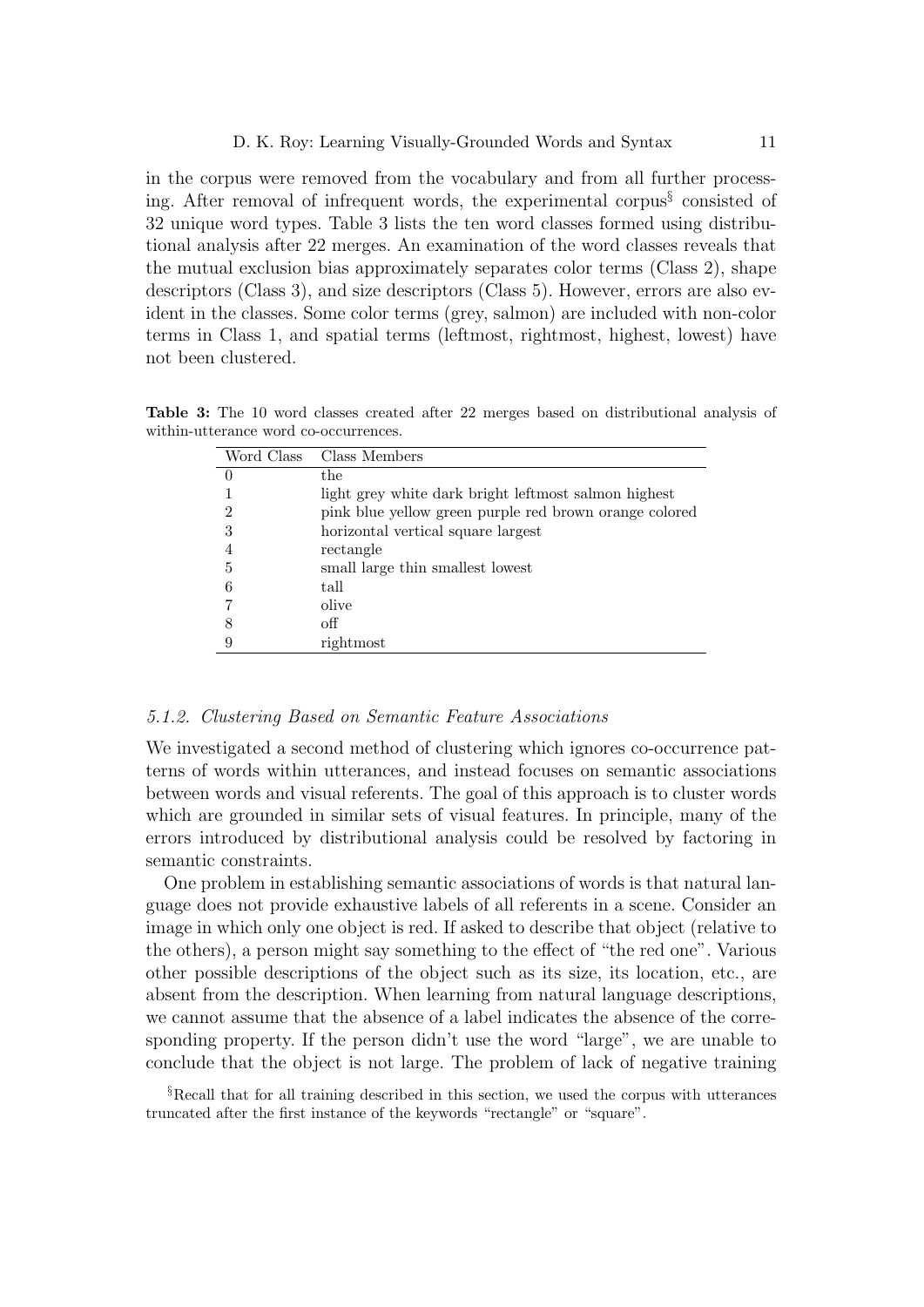examples is well known in the context of grammar acquisition in children (cf. [3]) and arises also in the case of lexical acquisition.

In our approach, each visual feature is treated as a random variable which is modeled with a univariate Gaussian distribution. We begin by quantifying the effect of the presence of each word on the distribution of each feature. A semantic distortion metric which operates on word pairs will then be defined in terms of these individual feature effects. Finally, this distortion metric will be incorporated into the word clustering algorithm.

Recall that each utterance  $u_i$  in the training corpus is paired with a target object. From each object, F visual features are extracted ( $F = 8$  in our current experiments). The F-dimensional feature vector extracted from the object paired with utterance  $u_i$  is referred to as  $x_i$ . We refer to feature j of  $x_i$  as  $x_i(j)$ . To model the effect of word  $w_n$  on the distribution of feature  $x(j)$ , only the observations which occur in the presence of an utterance containing  $w_n$  are used to obtain the unbiased estimates of the Gaussian parameters of a word-conditional model:

$$
\mu_{j|w_n} = \frac{\sum_{i,w_n \in u_i} x_i(j)}{\sum_{i,w_n \in u_i} 1} \tag{4}
$$

$$
\sigma_{j|w_n} = \frac{\sum_{i, w_n \in u_i} (x_i(j) - \mu_{j|w_n})^2}{\left(\sum_{i, w_n \in u_i} 1\right) - 1}
$$
\n(5)

The summations are over all utterances which contain the word  $w_n$ . Note that the denominator in Equation 4 may be smaller than  $\langle w_n \rangle$  since the former does not count multiple instances of a word within an utterance while the  $\langle w_n \rangle$  does. The two terms would be equal only if  $w_n$  never occurs more than once within the same utterance.

The remaining observations which did not co-occur with  $w_n$  are used to estimate the parameters of a background model:

$$
\mu_{j|\overline{w_n}} = \frac{\sum_{i,w_n \notin u_i} x_i(j)}{\sum_{i,w_n \notin u_i} 1} \tag{6}
$$

$$
\sigma_{j|\overline{w_n}} = \frac{\sum\limits_{i, w_n \notin u_i} (x_i(j) - \mu_{j|\overline{w_n}})^2}{\left(\sum\limits_{i, w_n \notin u_i} 1\right) - 1} \tag{7}
$$

We wish to quantify the distortion between the word-conditioned and background distributions of each feature as a measure of the degree of association between the word and the feature. The Kullback-Leibler (KL) divergence [4]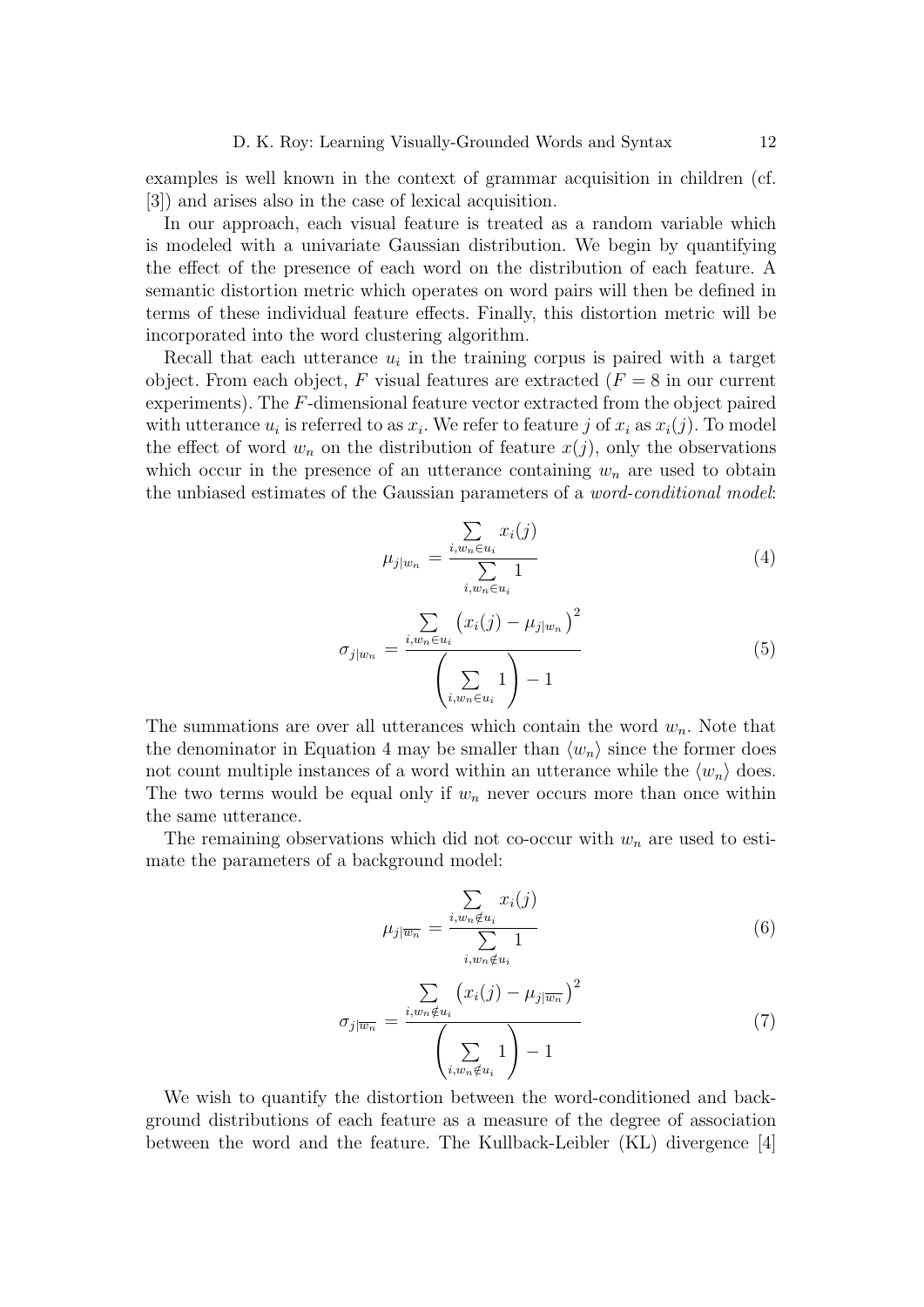provides an asymmetric measure of dissimilarity between two probability distribution functions  $p$  and  $q$  and is given by:

$$
KL(p || q) = \int p(x) ln \frac{p(x)}{q(x)}
$$
\n(8)

An extension of the KL divergence which provides a symmetric distance between distributions is:

$$
KL_2(p \| q) = KL(p \| q) + KL(q \| p)
$$
\n(9)

We refer to Equation 9 as the *symmetrized KL distance*. The symmetrized KL distance is used to compare the unconditioned and word-conditioned distribution of a feature:

$$
KL_2(p(x_j|\overline{w_i})\|p(x_j|w_i)) = \frac{1}{2}\left(\frac{\sigma_{j|\overline{w_i}}^2}{\sigma_{j|w_i}^2} + \frac{\sigma_{j|w_i}^2}{\sigma_{j|\overline{w_i}}^2} - 2\right) + \frac{1}{2}\left(\mu_{j|\overline{w_i}} - \mu_{j|w_i}\right)^2 \left(\frac{1}{\sigma_{j|\overline{w_i}}^2} + \frac{1}{\sigma_{j|w_i}^2}\right)
$$
\n(10)

The symmetrized KL distance is always positive (or zero when the distributions are equal) and provides a measure of association between words and individual visual features.

We wish to define a semantic distortion metric which will be used in place of the distributional distortion (Equation 3) in order to form word classes. For each word  $w_n$  we compute a corresponding *semantic association vector* as the collection of feature-wise KL distances:

$$
s(w_n) = \begin{pmatrix} KL_2\left(p(x_1 | \overline{w_n}) || p(x_1 | w_n)\right) \\ KL_2\left(p(x_2 | \overline{w_n}) || p(x_2 | w_n)\right) \\ \vdots \\ KL_2\left(p(x_F | \overline{w_n}) || p(x_F | w_n)\right) \end{pmatrix}
$$
(11)

To make comparisons between words, semantic association vectors are linearly scaled such that the largest element in the vector is 1.0 (and the smallest value will be between 0 and 1).

The semantic association vector may be thought of as a "semantic profile" of a word (Gorin developed a similar concept to quantify the semantic associations of words and phrases in relation to discrete actions in a call routing task [8]). Figure 2 shows the scaled semantic association vectors for six words from the training corpus. The word "blue" is associated most strongly with the r and b color features. "Dark" and "light" are both associated with color channels as well, although "light" is not associated with the red feature, but "dark" is. "Rightmost" is associated most strongly, as would be expected, with the x feature (horizontal position). "Square" is associated with both the height over width and min over max features. Surprisingly, "thin" is associated most strongly with area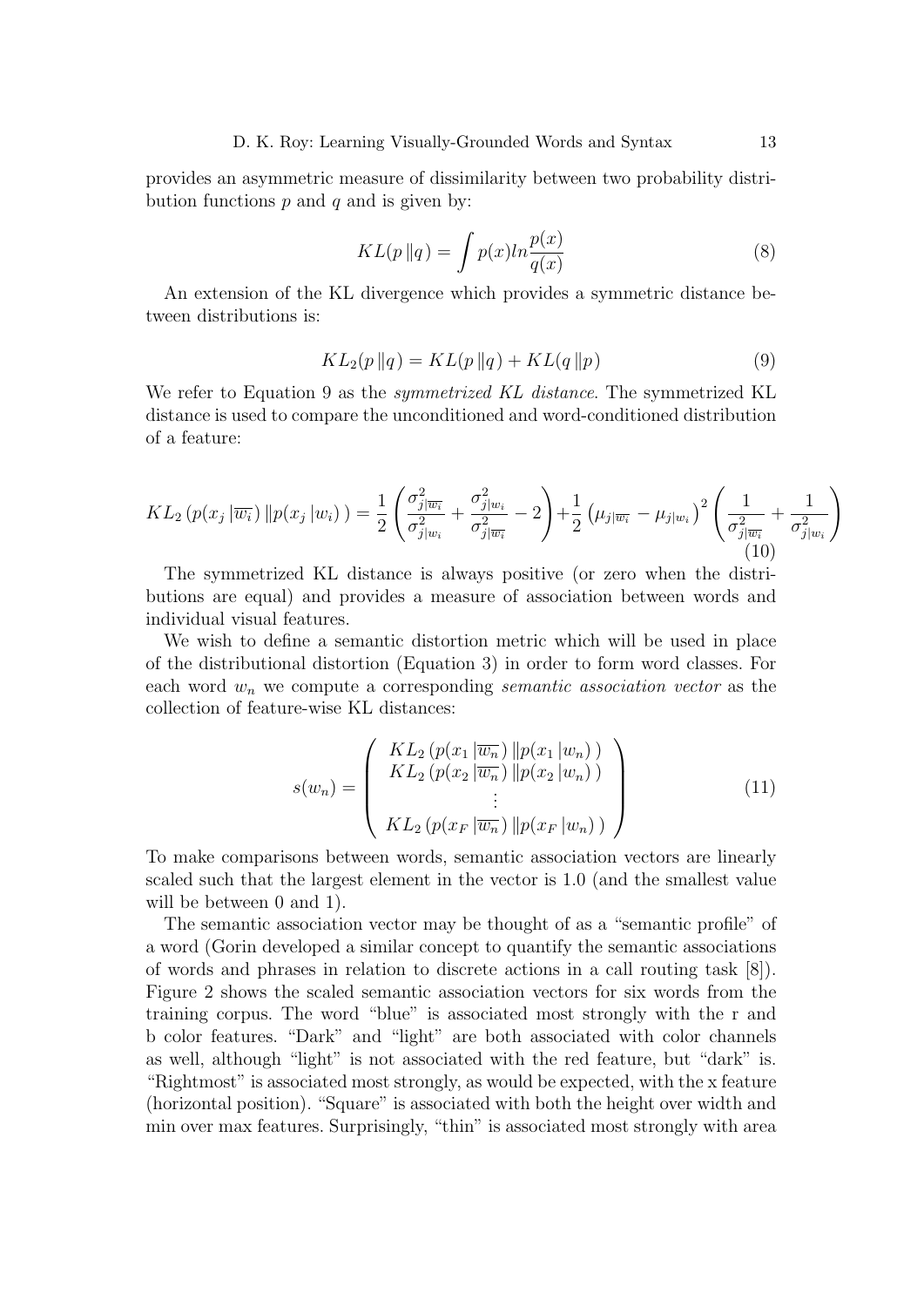

Figure 2: Examples of semantic association vectors for six words.

and only weakly with hw\_ratio and mm\_ratio. We found, in fact, that the speaker in this corpus usually labeled only small objects as "thin".

Based on semantic association vectors, the distortion between two words is defined as the negative of the dot product of the corresponding semantic association vectors,  $-\left[s(w_i)\right]^T s(w_j)$ , where T denotes the transpose operator. The semantic distortion is greatest for word pairs with orthogonal semantic association vectors. The word pair distortion is computed for each pair-wise combination of words from two word classes to obtain a semantic distortion between pairs of word classes:

$$
d_s(C_i, C_j) = \frac{\sum_{k=1}^{N_i} \sum_{l=1}^{N_j} - [s(C_i(k))]^T s(C_j(l))}{N_i N_j}
$$
(12)

The clustering algorithm presented in the previous section was rerun on the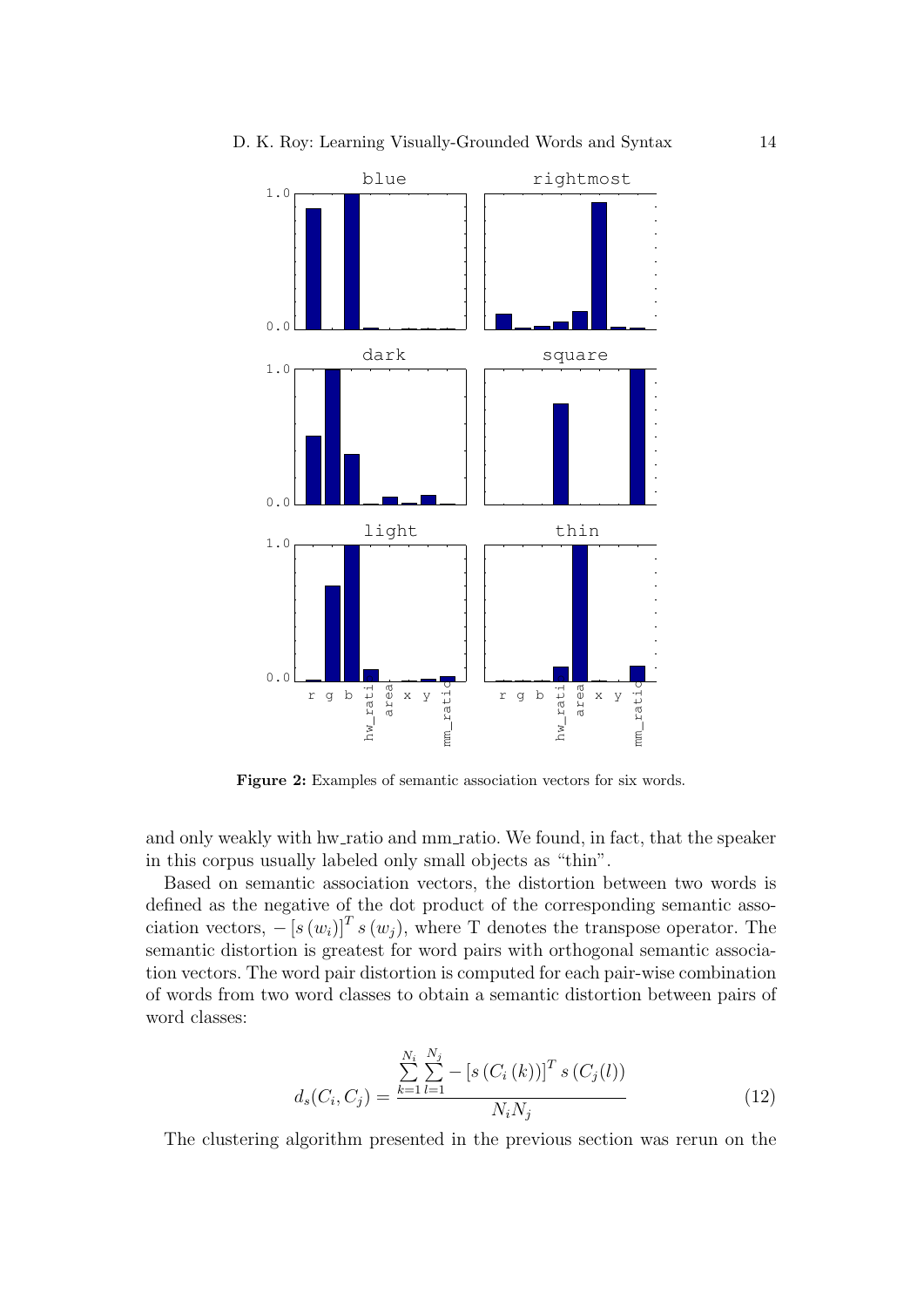corpus with  $d_d()$  replaced by  $d_s()$ . The resulting word classes after 22 merges are listed in Table 4. In contrast to the classes in Table 3 based on distributional analysis, semantically driven classes display different groupings. For example, "leftmost" and "rightmost" are clustered but kept separate from "lowest" and "highest". Although semantically related words are now separated, syntactic roles are ignored. Thus "the" and "rectangle" are placed in the same word class as are several shape and size adjectives.

| Word Class | Class Members                                                 |
|------------|---------------------------------------------------------------|
| $\theta$   | the horizontal large vertical rectangle square bright largest |
|            | light grey red green purple colored dark blue brown           |
| 2          | pink yellow salmon orange                                     |
| 3          | white                                                         |
| 4          | small thin smallest                                           |
| 5          | tall                                                          |
| 6          | olive                                                         |
| 7          | leftmost rightmost                                            |
| 8          | off                                                           |
| 9          | lowest highest                                                |

Table 4: The 10 word classes created after 22 merges based on semantic associations.

#### 5.1.3. Hybrid Clustering

Word co-occurrences and semantic associations are both clearly important cues in forming word classes. Both sources of information can be combined by computing a linear combination of the distortion metrics:

$$
d_{ds}(C_i, C_j) = \alpha d_d(C_i, C_j) + (1 - \alpha) d_s(C_i, C_j)
$$
\n(13)

Using  $\alpha = 0.95$  and a stopping threshold of  $T = -0.6$ , we obtained the word classes listed in Table 5. The large value of  $\alpha$  should not be interpreted as favouring  $d_d()$  over  $d_s()$ . Rather, it compensates for the fact that the range of values of  $d_d()$  is smaller than that of  $d_s()$ . As can be seen by comparison with Tables 3 and 4, the grouping of words using  $d_{ds}$  is significantly effected by both semantic and syntactic constraints. Semantically related words are grouped together, yet syntactically distinct words are kept apart. For example, "square" is grouped with "rectangle" even though semantically, "square" is more similar to "vertical" and "horizontal" (i.e., terms which are associated the ratios of height to width). The words "off", "tall", and "olive" are not grouped because their semantic association vectors were not sharp enough to cluster them with other words. This was due to insufficient consistent training data for those words.

The word classes listed in Table 5 were used in the final generation system.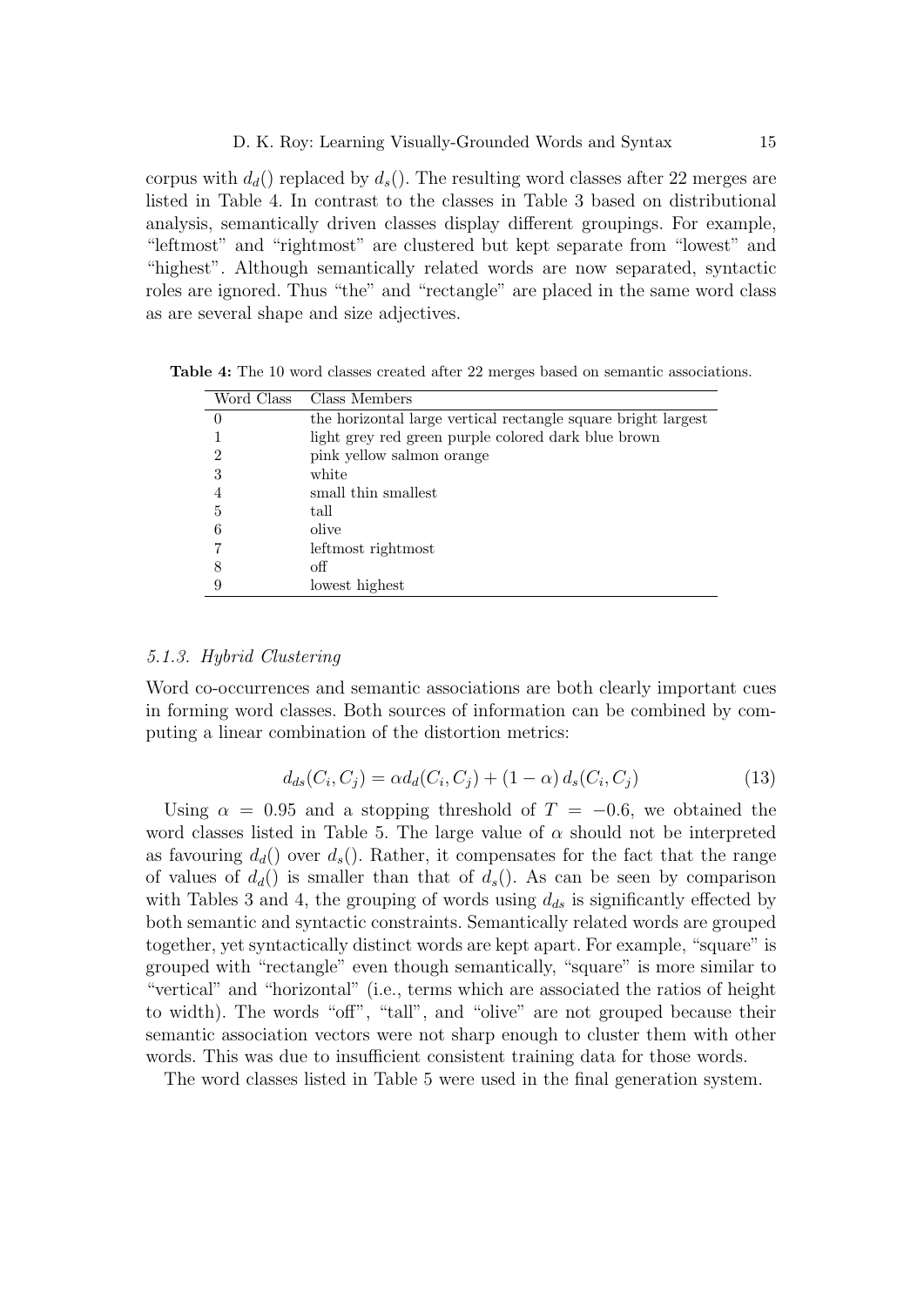| Word Class | Class Members                                                      |
|------------|--------------------------------------------------------------------|
| $\theta$   | the                                                                |
|            | light white dark                                                   |
|            | pink yellow salmon orange grey red green purple colored blue brown |
|            | horizontal vertical bright                                         |
|            | rectangle square                                                   |
| 5          | small thin large largest smallest                                  |
|            | tall                                                               |
|            | olive                                                              |
|            | leftmost rightmost                                                 |
|            | off                                                                |
| 10         | lowest highest                                                     |

Table 5: The 11 word classes created after 21 merges based on a linear combination of the distributional and semantic association distortion metrics.

#### 5.2. Feature Selection

Feature selection proceeds by first assigning features to each word on an individual basis. The features of a word class are then defined as the conjunction of all features selected for the members of that class.

Features for an individual word are selected to maximize the symmetrized KL distance between the word conditional distribution and the background unconditioned distribution. In the previous section, only one feature was considered at a time. Now we consider multivariate distributions over multiple features. The multivariate extension of the symmetrized KL distance is given by [21]:

$$
KL_2(p_1(x) \| p_2(x)) = \frac{1}{2} tr \left( \Sigma_1^{-1} \Sigma_2 + \Sigma_2^{-1} \Sigma_1 - 2I \right) + \frac{1}{2} (\mu_1 - \mu_2)^T \left( \Sigma_1^{-1} + \Sigma_2^{-1} \right) (\mu_1 - \mu_2)
$$
\n(14)

where  $\Sigma$  is the full covariance matrix and  $\mu$  is now a mean vector. Feature selection is achieved using a greedy algorithm. It starts by selecting the single feature which leads to the highest symmetrized KL distance between conditioned and unconditioned distributions according to Equation 10. Next, a search iteratively finds the next best feature which maximally increases Equation 14. Each KL distance is normalized by the number of selected features (i.e., the number of dimensions). After each feature is added, the increase in normalized KL distance is computed. The search stops when no increase is obtainable.

This feature search algorithm lead to interesting behavior for words that could not be reliably associated with visual features ("off", "olive", and "tall" in our corpus): the KL distance is maximized when all eight features are selected. This is because no consistently distinct distribution is found along any subset of features. By modeling all features, the data is overfit. Based on this observation, we added a check for words with all features selected and marked these as ungrounded. Ungrounded words are words which occur frequently but the semantics of which are unknown. The remaining words (for which features are successfully selected) are referred to as grounded words.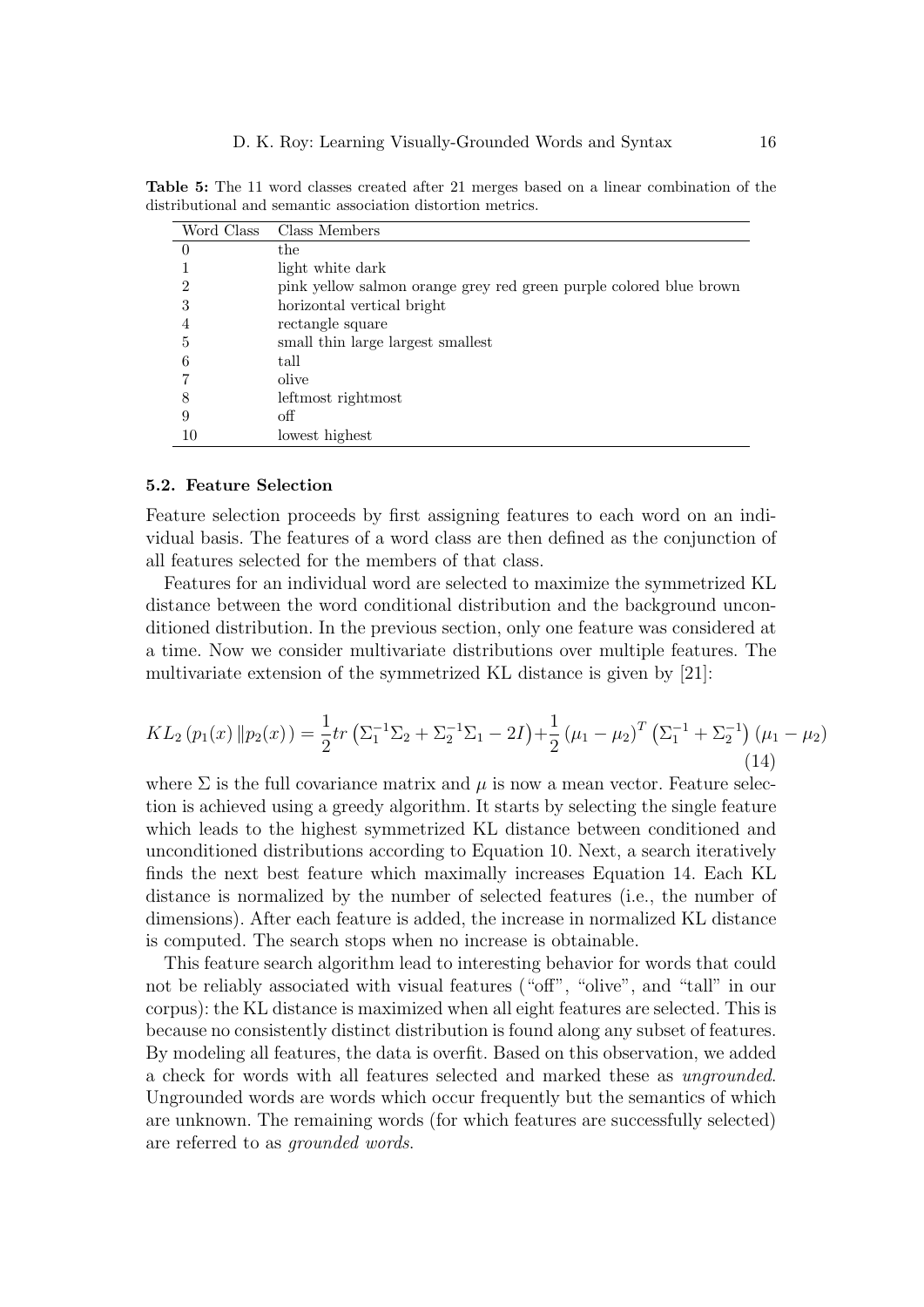Each word class inherits the conjunction (i.e., the inclusive logical-OR) of the features assigned to all of its members. Table 6 shows the features which were selected for each word class. For convenience, the members of each class are listed again. By inspection, the assignment of features matches what we would intuitively expect. The choice of adjective partitions is driven jointly by semantic similarity and co-occurrence patterns. The word "bright" was placed in Class 3 with "horizontal" and "vertical" due largely to the influence of co-occurrence counts. "The" is grounded due to the unusually high frequency of this word. The 'background' distribution for "the" according to Equations 6 and 7 was estimated with far fewer observations that the word-conditioned model. Due to this imbalance, the feature selection procedure is able to find a stable assignment of features which separates the models.

| Word Class | Class Members                       | Features              |
|------------|-------------------------------------|-----------------------|
| $\theta$   | the                                 | hw_ratio, mm_ratio    |
|            | light white dark                    | g, b                  |
|            | pink yellow salmon orange grey      | r, g, b               |
|            | red green purple colored blue brown |                       |
| 3          | horizontal vertical bright          | r, hw_ratio, mm_ratio |
|            | rectangle square                    | mm_ratio              |
| 5          | small thin large largest smallest   | area, hw_ratio        |
|            | tall                                | (ungrounded)          |
|            | olive                               | (ungrounded)          |
| 8          | leftmost rightmost                  | X                     |
| 9          | $\alpha$                            | (ungrounded)          |
| 10         | lowest highest                      | area, y               |

Table 6: Word class feature selection.

#### 5.3. Modeling Word Semantics

For each grounded word, a Gaussian model is estimated using the observations which co-occur with that word. This is achieved using the multivariate form of Equations 4 through 7. The word-conditional model specifies a probability density function (pdf) over the subset of visual features which have been selected for the corresponding word class. For example, the grounding of each member of Cluster 1 is modeled using a two-dimensional Gaussian distribution over the features g and b.

Figure 3 plots the mean and contours of equal probability density for the words in Word Classes 1 and 5. These classes are simpler to visualize since both are assigned two visual features. In Class 1 (left side of figure) we find significant overlap between the distributions associated with "light" and "white" but clear separation between both from "dark". Word class 5 involves distributions over the features area and mm ratio (the ratio between the larger dimension of a rectangle to the smaller). The shape of the equal probability ellipse of "thin"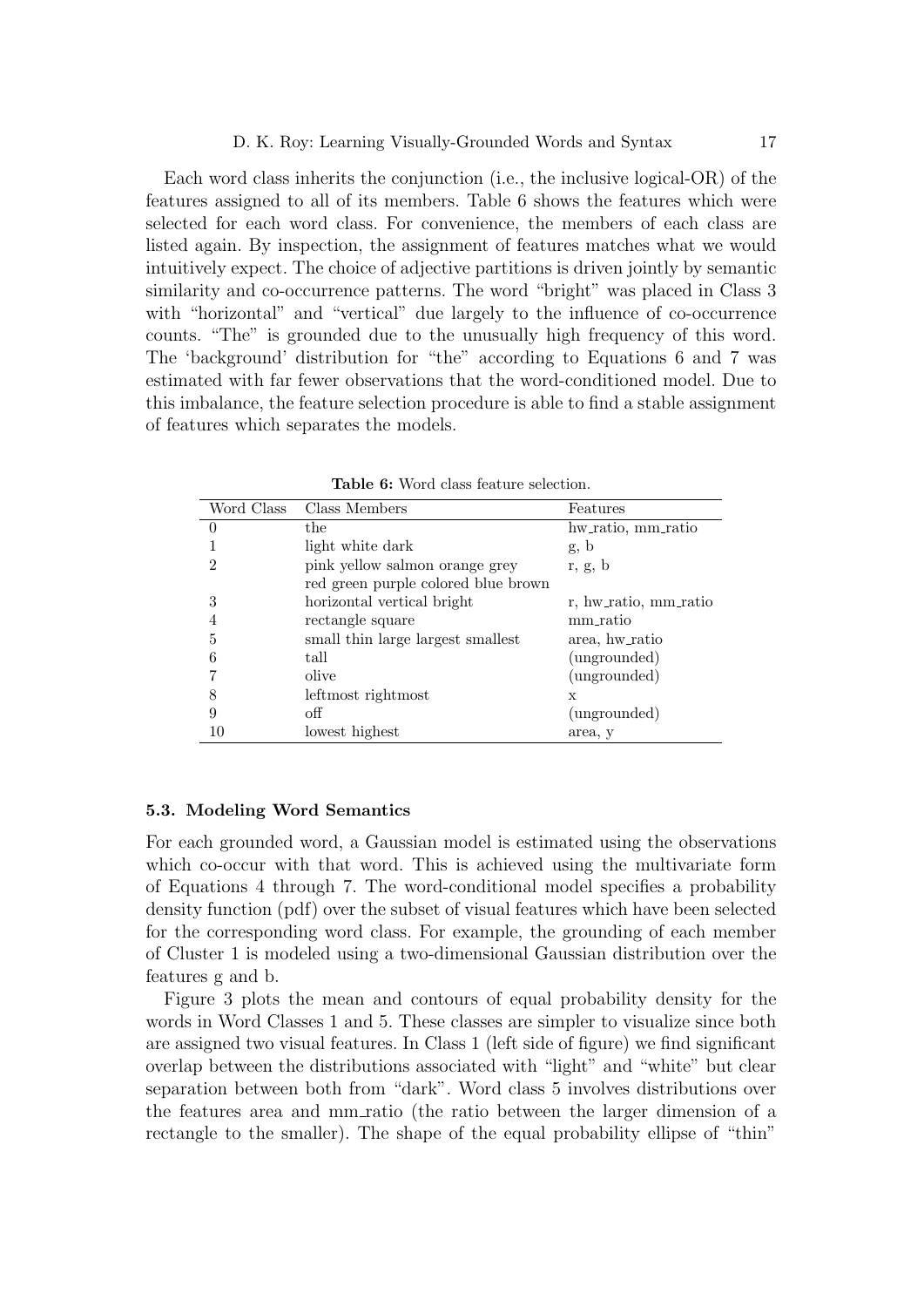

Figure 3: Gaussian distributions associated with words in Word Classes 1 and 5.

indicates that the term refers to objects which have high values of mm ratio (as expected) and small areas.

An interesting problem is grounding the semantics of the morpheme 'est'. The distinction of "small" versus "smallest" and "large" versus "largest" is primarily a matter of degree along the area dimension. The actual semantic distinction between these word pairs cannot be represented in DESCRIBER since the concepts of relative ordering and property comparison necessary to ground 'est' are not supported. In principle, it would be possible provide to a basis for grounding 'est' by adding higher order features which compare and sequence visual attributes.

#### 5.4. Class-Based Statistical Bigram Model

The final component of the grounded language model necessary to generate noun phrases is a syntactic component which encodes word order constraints. A class-based bigram statistical language model is used for this purpose. Each word in the training corpus is mapped to its corresponding word class label. The probability that class  $C_i$  follows  $C_j$  is estimated from relative counts:

$$
P(C_i|C_j) = \frac{\langle C_j, C_i \rangle}{\langle C_j \rangle} \tag{15}
$$

The probability of beginning an utterance with a word from  $C_i$  is estimated using:

$$
P(C_i|START) = \frac{number\ of\ times\ C_i\ at\ start\ of\ utterance}{M}
$$
 (16)

and similarly the probability of ending an utterance with a word from  $C_i$  is estimated using:

$$
P(END | C_i) = \frac{number\ of\ times\ C_i\ at\ end\ of\ utterance}{M} \tag{17}
$$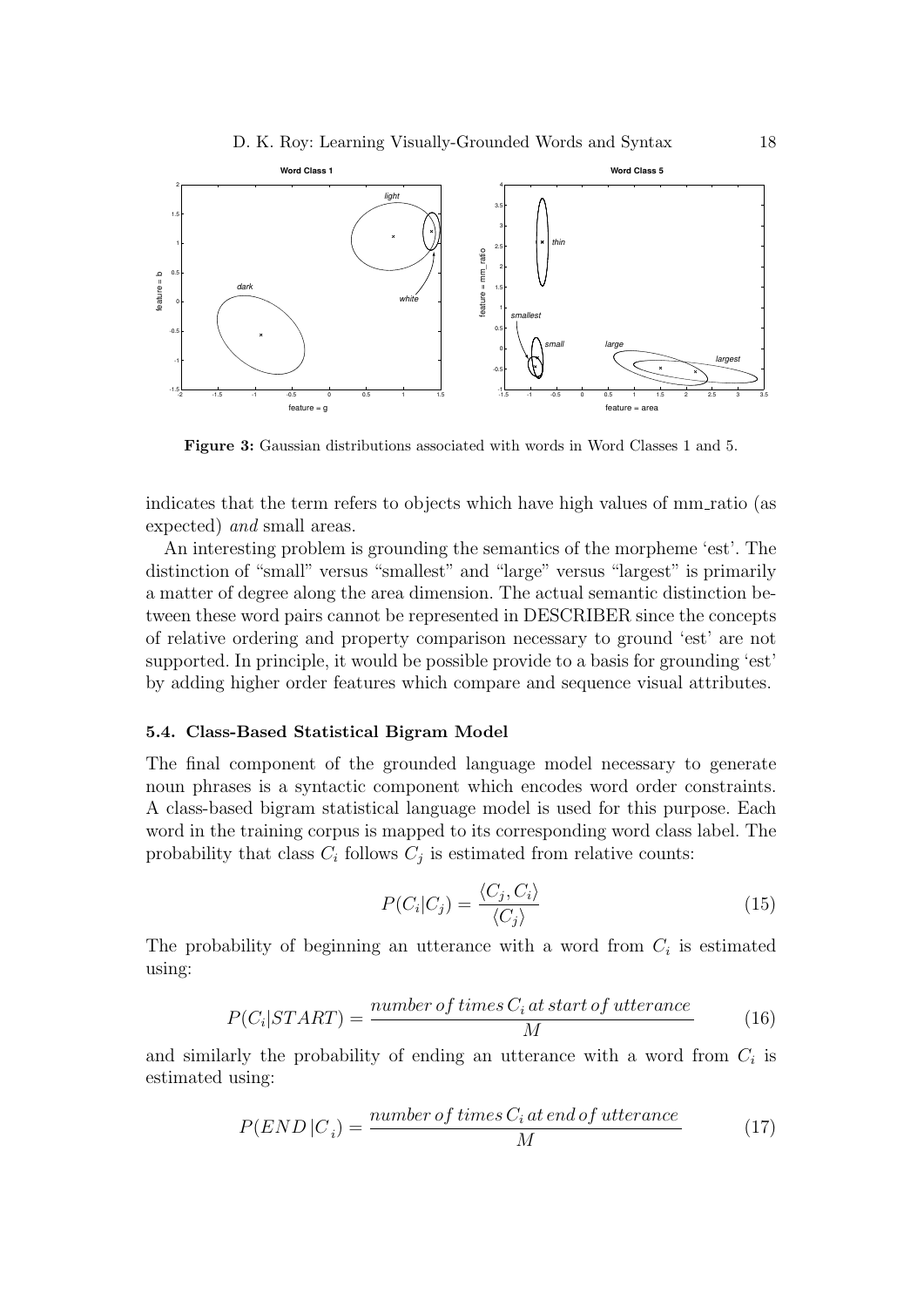

Figure 4: Word-class based statistical bigram for simple utterances.

Turing-Good smoothing [7] is optionally used for all three estimates when the numerator is less than 5. As we discuss in later sections, for language generation, smoothing is not always desired. The bigram language model estimated from the training corpus is shown in Figure 4. The transition probabilities are unsmoothed, and only transitions with  $P > 0.01$  are shown in the figure. Nodes with double outlines indicate the start and end of utterances.

#### 5.5. Summary

Thus far we have presented a set of algorithms for building a language model from utterances (sequences of words) paired with objects (visual feature vectors). The components of this model are:

• *Word classes*: clusters of words which are grouped according to their distributional (co-occurrence) patterns and semantic associations. Class mem-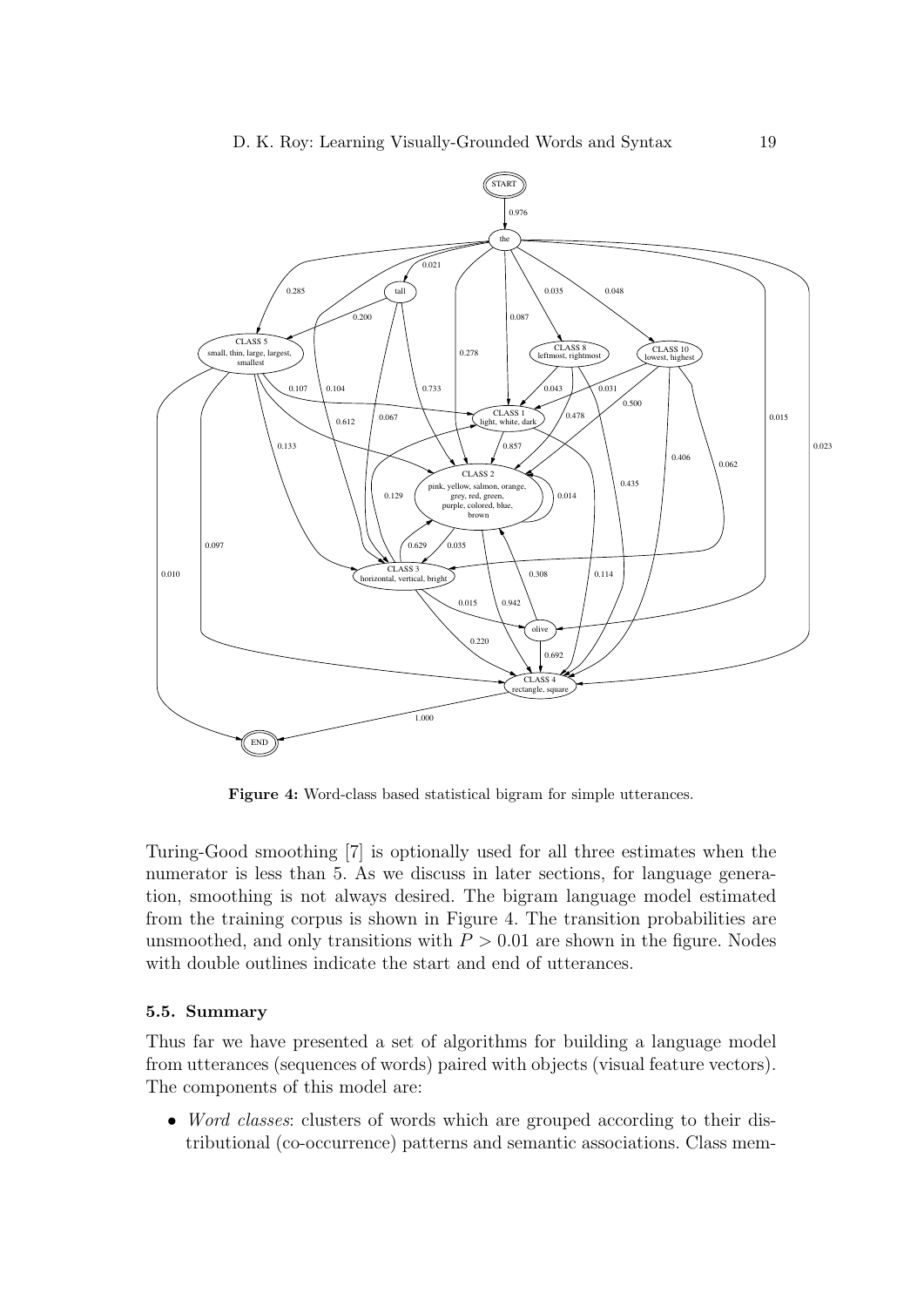bership is mutually exclusive (i.e., the same word cannot belong to two classes).

- *Word class features*: a subset of visual features are associated with each word class. The same feature may be linked to multiple word classes.
- Visually-grounded word models: multivariate Gaussian models associated with each word which model the expected word-conditional distribution of visual features. Word models capture the visual semantics of the word. They only specify a distribution over the features associated with the word's class.
- *Class-based bigrams*: class-based bigram transition probabilities which model word order constraints.

These components provide the basis for generating utterances to describe single objects embedded in visual scenes.

## 6. Generating Spoken Language Descriptions of Objects

We wish to generate natural language phrases of objects which are in some sense optimal given a grounded language model. The generation problem is treated as a constrained search problem. Three types of constraints must be integrated into the search. The first are syntactic constraints since we wish to generate words consistent with natural language syntax. The second constraint is semantic. The semantics of the phrase should describe the features of the target object. A third constraint is context. The phrase must not only describe the features of the object, but should also minimize ambiguity relative to other objects in the scene.

Semantic and contextual constraints are not the same. Consider the scene in Figure 5. The phrase "the large green rectangle" would be a good choice with respect to semantic constraints since the target fits the description well. However, this utterance would be a poor choice when context is factored in since at least one, perhaps two other objects also fit the same description.

We proceed by first describing search constrained only by syntax, and then incrementally introduce semantic and contextual constraints.

#### 6.1. Syntactic Constraints

We begin by determining the  $T$  word utterance which is most likely to be generated using class-based bigrams. We denote an output sequence as  $Q = q_1 q_2 \cdots q_T$ where each element  $q_t$  is the integer index of a word class, i.e.,  $1 \leq q_t \leq K$ . The log probability of a word-class sequence is given by:

$$
\gamma(Q) = \log P(C_{q_1} | START) + \sum_{t=2}^{T} \log P(C_{q_t} | C_{q_{t-1}}) + \log P(END | C_{q_T})
$$
 (18)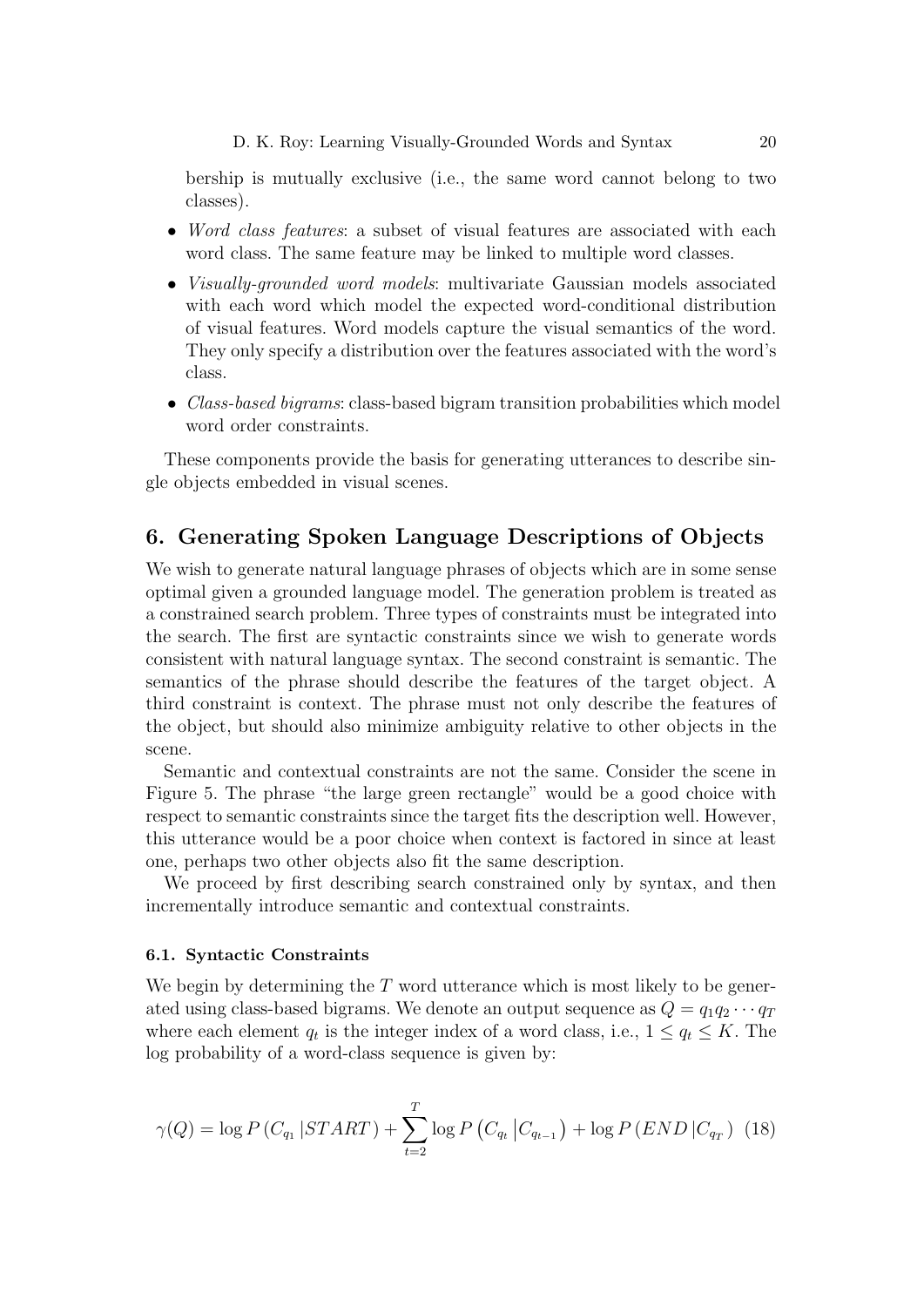

Figure 5: A visual scene with a difficult to describe target object.

The most likely sequence of length T is that which maximizes the total probability of the utterance:

$$
Q_{best} = \underset{\text{all Q}}{\text{arg max}} \gamma(Q) \tag{19}
$$

Using bigrams estimated from the training corpus, the optimal word class sequence for utterances of increasing length T are:

 $T = 1 \quad \langle C_0: \text{the} \rangle$  $T = 2 \langle C_0: \text{the} \rangle \langle C_4: \text{rectangle,square}\rangle$  $T = 3 \langle C_0: \text{the} \rangle \langle C_2: \text{pink},\text{yellow}, \dots \rangle \langle C_4: \text{rectangle}, \text{square} \rangle$  $T = 4 \langle C_0: \text{the} \rangle \langle C_5: \text{small,thin}, \dots \rangle \langle C_2: \text{pink,yellow}, \dots \rangle \langle C_4: \text{rectangle,square} \rangle$  $T = 5 \langle C_0 \rangle \langle C_5 \rangle \langle C_1 \rangle \langle C_2 \rangle \langle C_4 \rangle$  $T = 6 \langle C_0 \rangle \langle C_5 \rangle \langle C_3 \rangle \langle C_1 \rangle \langle C_2 \rangle \langle C_4 \rangle$  $T = 7 \langle C_0 \rangle \langle C_5 \rangle \langle C_2 \rangle \langle C_3 \rangle \langle C_1 \rangle \langle C_2 \rangle \langle C_4 \rangle$  $T = 8 \langle C_0 \rangle \langle C_5 \rangle \langle C_1 \rangle \langle C_2 \rangle \langle C_3 \rangle \langle C_1 \rangle \langle C_2 \rangle \langle C_4 \rangle$ . . . . . .

An additional constraint is used to avoid repetition of words classes due to loops in the bigram networks. Utterances with word class sequences for  $T = 7$  and  $T = 8$  shown above are eliminated based on this constraint.

#### 6.2. Mapping Word Classes to Words Using Visual Grounding

Each word class  $C_i$  in an output utterance may be mapped to a word by choosing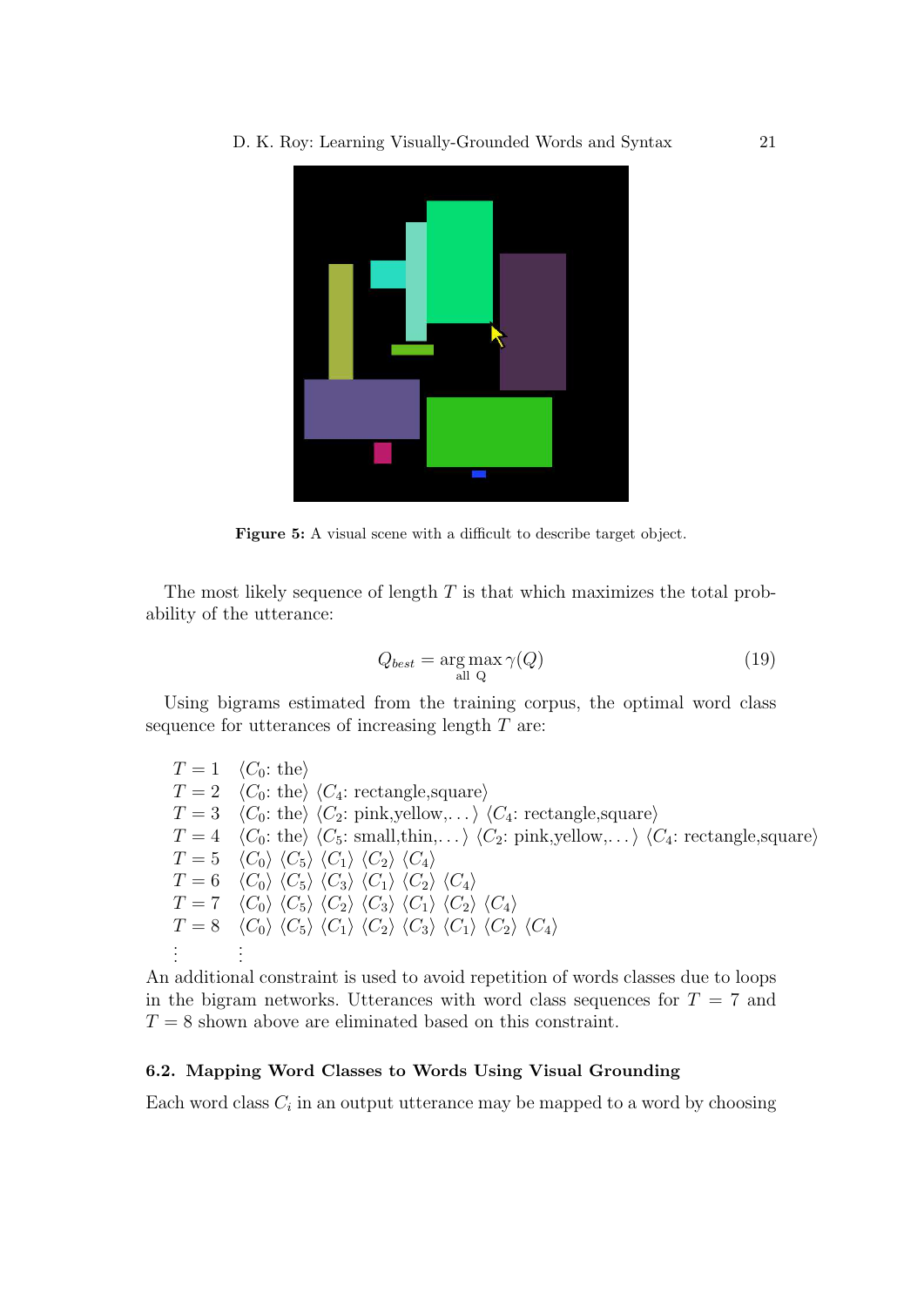$$
\underset{C_i(j), \ 1 \le j \le N_i}{\arg \max} P(x | C_i(j)) P(C_i(j) | C_i)
$$
\n(20)

i.e., choose the word  $C_i(j)$  from class  $C_i$  which maximizes the probability of the target object  $x$ . Equation 20 is a standard Bayes classifier using the wordconditional Gaussian models associated with  $C_i$  as competing models. The class conditional word probabilities are given by relative word counts:

$$
P(C_i(j) | C_i) = \frac{\langle C_i(j) \rangle}{\sum_{k=1}^{N_i} \langle C_j(k) \rangle}
$$
 (21)

By applying Equation 20 to the scene and target object in Figure 5, we obtain the following phrases:

- $T = 1$  the
- $T = 2$  the rectangle
- $T = 3$  the green rectangle
- $T = 4$  the large green rectangle
- $T = 5$  the large light green rectangle
- $T = 6$  the large vertical light green rectangle

These descriptions combine semantic and syntactic constraints. Word class sequences are chosen according to the bigram probabilities. Word choices are determined by best fit to the visual features of the target object.

The search process is implemented as an exhaustive search of all possible paths. For the longest utterances, with  $K = 11$  word classes and  $T = 6$  words, a total of  $K^T = 1.77$  million utterances need to be evaluated. On a Pentium 1GHz single processor machine, this takes approximately five seconds.

#### 6.3. Contextual Constraints

The simple utterances generated by the method described above can be ambiguous. Non-target objects in the scene might accidentally match the descriptions. To address this problem, we developed a measure of ambiguity of a target object description in the context of a set of competing objects. We start by defining the "fit" of an utterance to an object (ignoring context) as the product of the word-conditional pdfs evaluated for the features of the object, x:

$$
fit(x, Q) = \frac{\sum_{t=1}^{T} \log p(x | C(q_t))}{T}
$$
\n(22)

The denominator term normalizes the effect of length of Q. The ambiguity of a referring phrase is defined to be: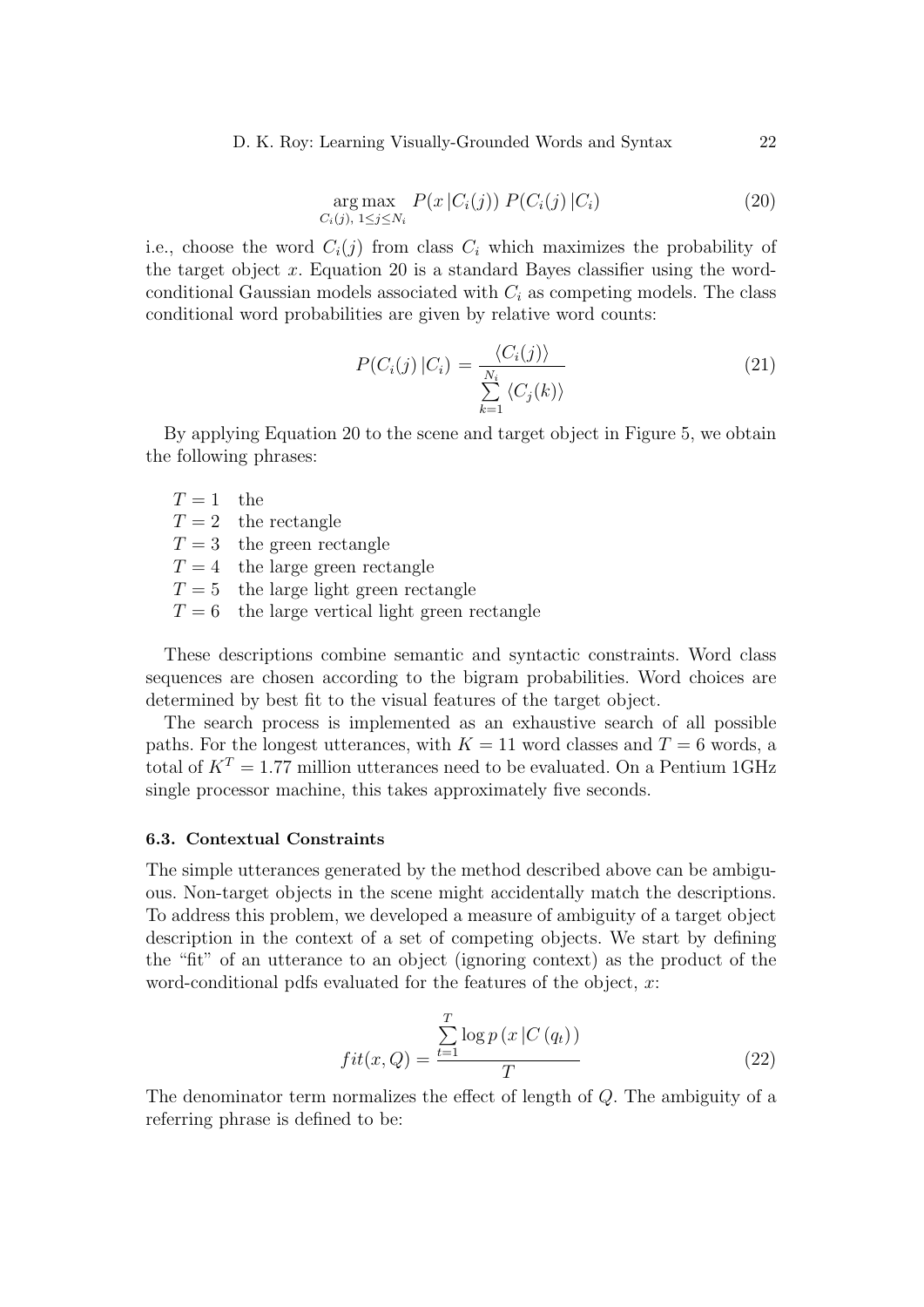$$
\psi(Q) = fit(x_{target}, Q) - \max_{\forall x \neq x_{target}} fit(x, Q)
$$
\n(23)

 $\psi(Q)$  measures the fit of the utterance Q to the target object relative to the best competing object in the scene. The best competing object is defined as the object which is best described by Q. Syntactic and contextual constraints can be combined be defining a new score:

$$
\xi(Q) = \rho \gamma(Q) + (1 - \rho)\psi(Q) \tag{24}
$$

where  $\rho$  is an interpolation constant. As with Equation 19, we can find the utterance of length T which maximizes  $\xi(Q)$  in order to generate descriptions of objects. We generated a new set of descriptive phrases again based on the scene and target object in Figure 5 with  $\rho = 0.70$ . This choice of  $\rho$  does not imply a bias against the ambiguity constraint, but instead compensates for differences of scale of  $\gamma$ () and  $\psi$ () inherent in the way each are computed.

Table 7 shows the resulting utterances along with  $\xi(Q)$  for each value of T.

**Table 7:** Utterances generated by combining syntactic and contextual constraints ( $\alpha = 0.70$ ).

| Т | としし                    | $U$ tterance                               |
|---|------------------------|--------------------------------------------|
| 1 | $-1.073 \times 10^{8}$ | the                                        |
| 2 | $-1.159$               | the rectangle                              |
| 3 | 2.786                  | the highest rectangle                      |
|   | 2.042                  | the highest green rectangle                |
| 5 | 0.558                  | the highest vertical green rectangle       |
| 6 | $-0.235$               | the highest green vertical green rectangle |

A comparison between the descriptions with and without contextual constraints reveals the effect of including  $\psi(Q)$  in the generation process. Based on bigram (syntactic) constraints, common color ("green") and size ("large") descriptors are preferred. Looking back at Figure 5 we see that other objects in the scene could also be described as large or green. Contextual considerations bias the system to select "highest" and "vertical" as less ambiguous terms. Bigram influences are still present in the context-sensitive phrases since the phrases are syntactically well-formed. Semantic constraints are also in effect since word classes are always mapped to words based on Equation 20 which assures semantic accuracy.

At this point we have reached our goal of generating object descriptions which integrate syntactic, semantic and contextual constraints. The focus of this and the previous section has been on describing single objects (the equivalent of simple utterances in the training corpus). The next two sections describe the process of learning to generate complex utterances.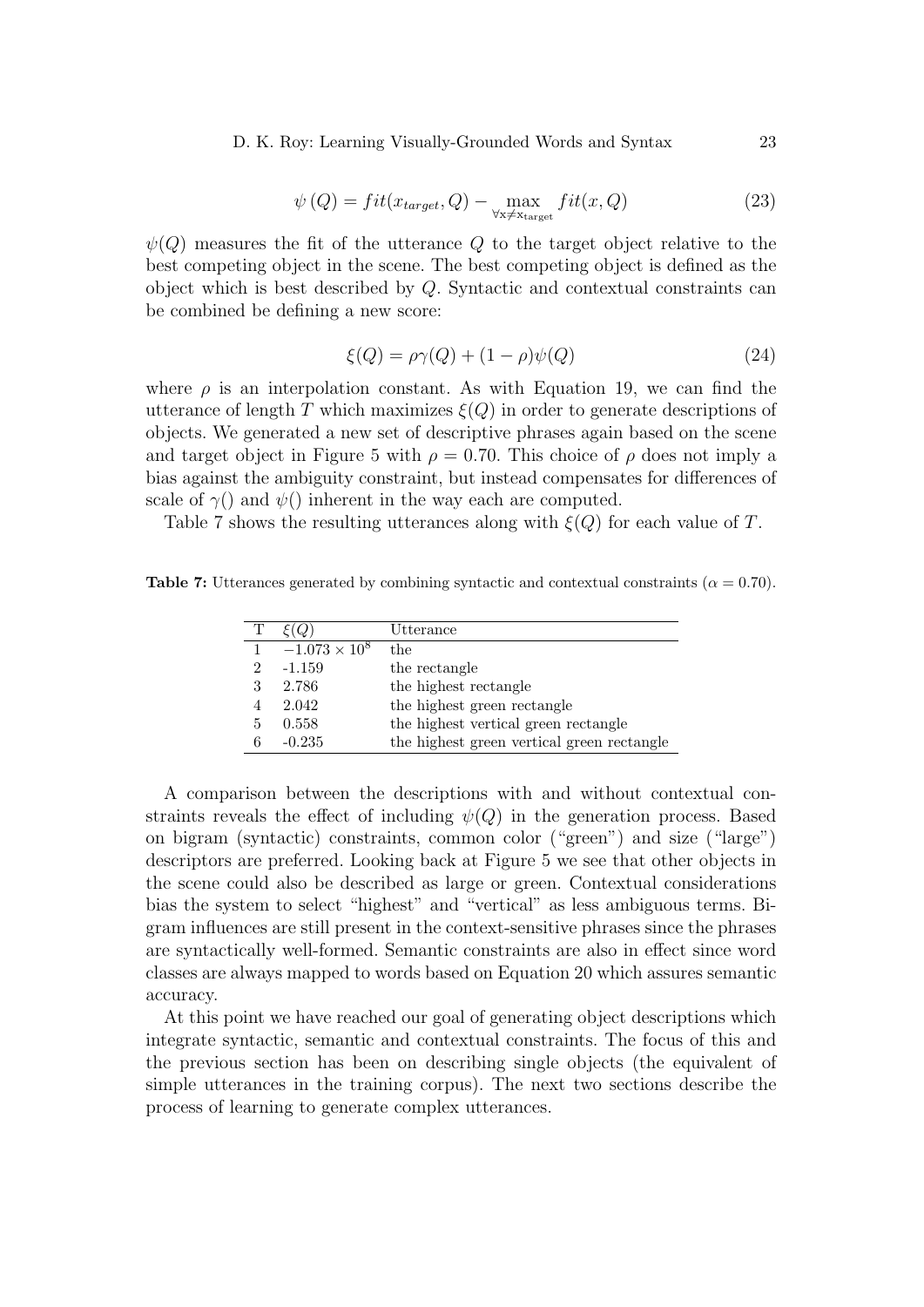## 7. Learning Relative Spatial Clauses

The original training corpus of 518 utterances contained 326 simple utterances (recall that we defined simple utterances to be utterances which refer to exactly one object). The remaining 37% of utterances were complex and referred to two or more objects. In this section we describe methods for acquiring models which enable generation of utterances with relative spatial clauses ("the rectangle to the left of the red square"). The specific problems addressed are:

- Parsing complex utterances (from the training corpus) to identify subsequences of words which refer to objects.
- Establishing phrase-to-object correspondences. For example, in the utterance "the rectangle to the left of the red square", the learning system must decide which of the two object descriptions ("the rectangle" or "the red square") refers to the target object, and which of the non-target objects serves as the referent of the remaining phrase.
- Acquiring visually grounded models of spatial words. New visual features will be introduced which measure relative angles and distances between pairs of objects.
- Learning a phrase-based bigram which models the syntax of complex utterances.

## 7.1. Parsing Complex Utterances Using the Acquired Bigram Language Model

The bigrams described in Section 5.4 are estimated from truncated utterances. These bigrams are used as the basis for a probabilistic parser which identifies object phrases embedded in complex utterances.

We refer to the first set of bigrams as *object phrase bigrams*. A second set of general bigrams were trained using the entire untruncated training corpus. A set of bigrams may be thought of as a stochastic finite state automata (SFSA) in which each word is represented by a state and the bigram transition probabilities form arcs between states. Thus the two sets of bigram transition probabilities may be thought of as a pair of SFSAs. In order to construct a parser, we combine the SFSAs into one larger network. A simplified pair of networks is depicted in Figure 6. The general SFSA has three word states and utterance terminal nodes  $START<sub>g</sub>$  and  $END<sub>g</sub>$ . The object phrase network consists of a subset of the words in the general network (since the vocabulary in the truncated corpus contains a subset of the full corpus). The dotted arcs indicate new transitions which are added to connect the two SFSAs. For each outgoing node in the general network which terminates in a word which is also part of the object phrase network, a new link is added with the same transition probability. Similarly, any state in the general network with an incoming arc from a word which is also part of the object phrase network receives a new transition of equal weight. Once all transitions are added, weights are rescaled to insure proper probabilities.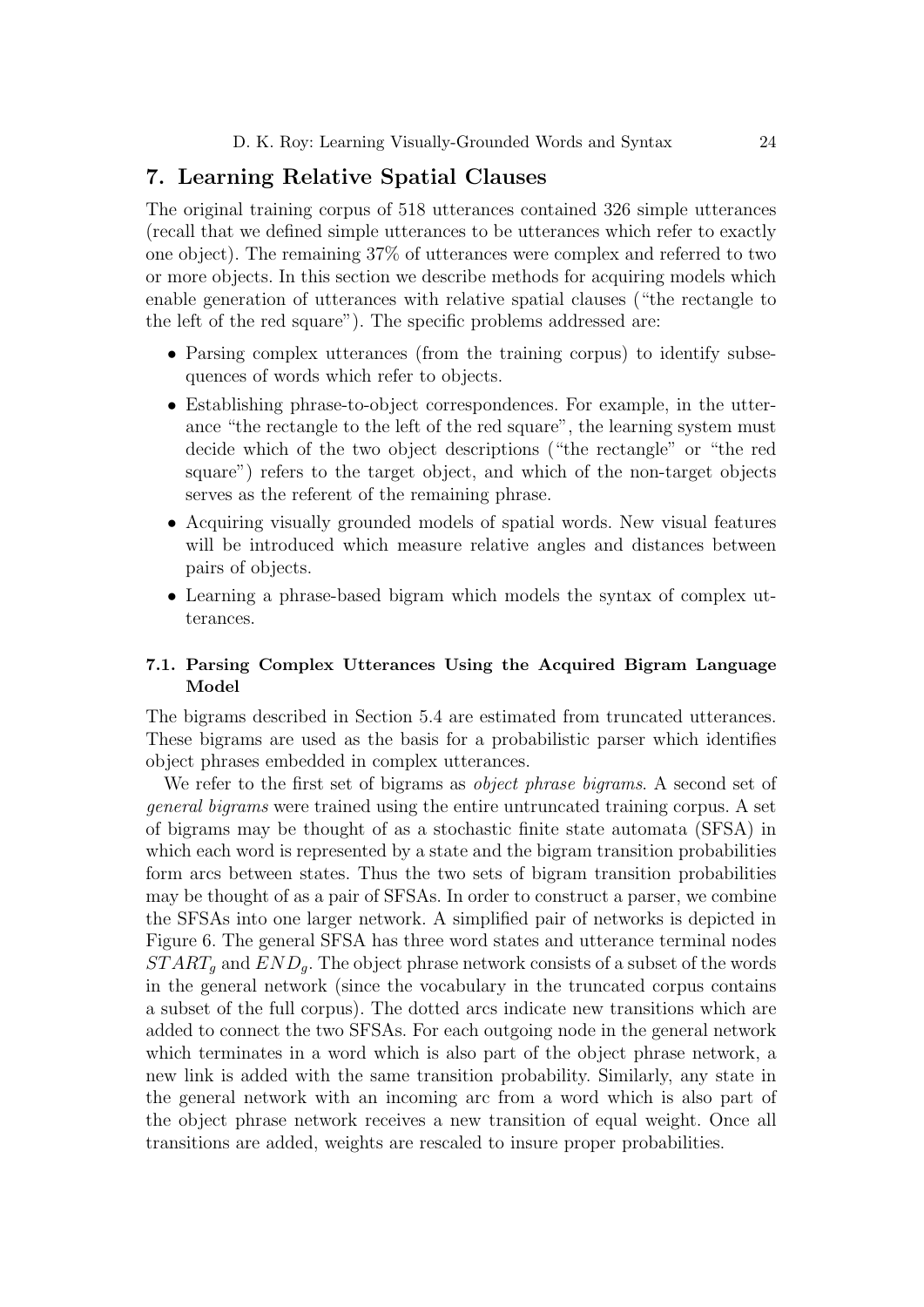

#### General Network

Object Phrase Network

Figure 6: Stochastic finite state automata models of object phrases and complex utterances are combined to create a probabilistic phrase parser.

To use the SFSA as a phrase parser, the Viterbi algorithm [14] is used to find the most likely path through the network for a given utterance. A constant word insertion penalty is inserted at each transition within the general network, but not within the object phrase network. Word insertion penalties are also inserted when transitioning into and out of the object phrase network (i.e., transitions to  $START<sub>o</sub>$  and from  $END<sub>o</sub>$ ). This configuration biases the Viterbi algorithm to align subsequences of the input to the object phrase SFSA whenever possible.

The output of the parser for some sample complex utterances is given below. Parentheses indicate groups of words which were aligned with the phrase SFSA:

- 1. (the dark green rectangle) above (the light blue rectangle)
- 2. (the purple rectangle) to the left of (the pink square)
- 3. the sea (green rectangle) to the right of (the red rectangle)
- 4. (the olive rectangle) touching (the green rectangle)
- 5. (the tall green rectangle) directly to the left of (the large blue rectangle)
- 6. (the purple rectangle) between (the red) and blue rectangles
- 7. (the green rectangle) to the right of the big (pink rectangle)

The errors in examples 3 and 6 are due to new words in the complex utterances ("sea" and "rectangles") which were not acquired in the phrase model. In example 7, "big" is also a new word but the parser is able to segment the remainder of the object phrase. The majority of complex utterances in the corpus were, however, parsed successfully. Although some errors were introduced at this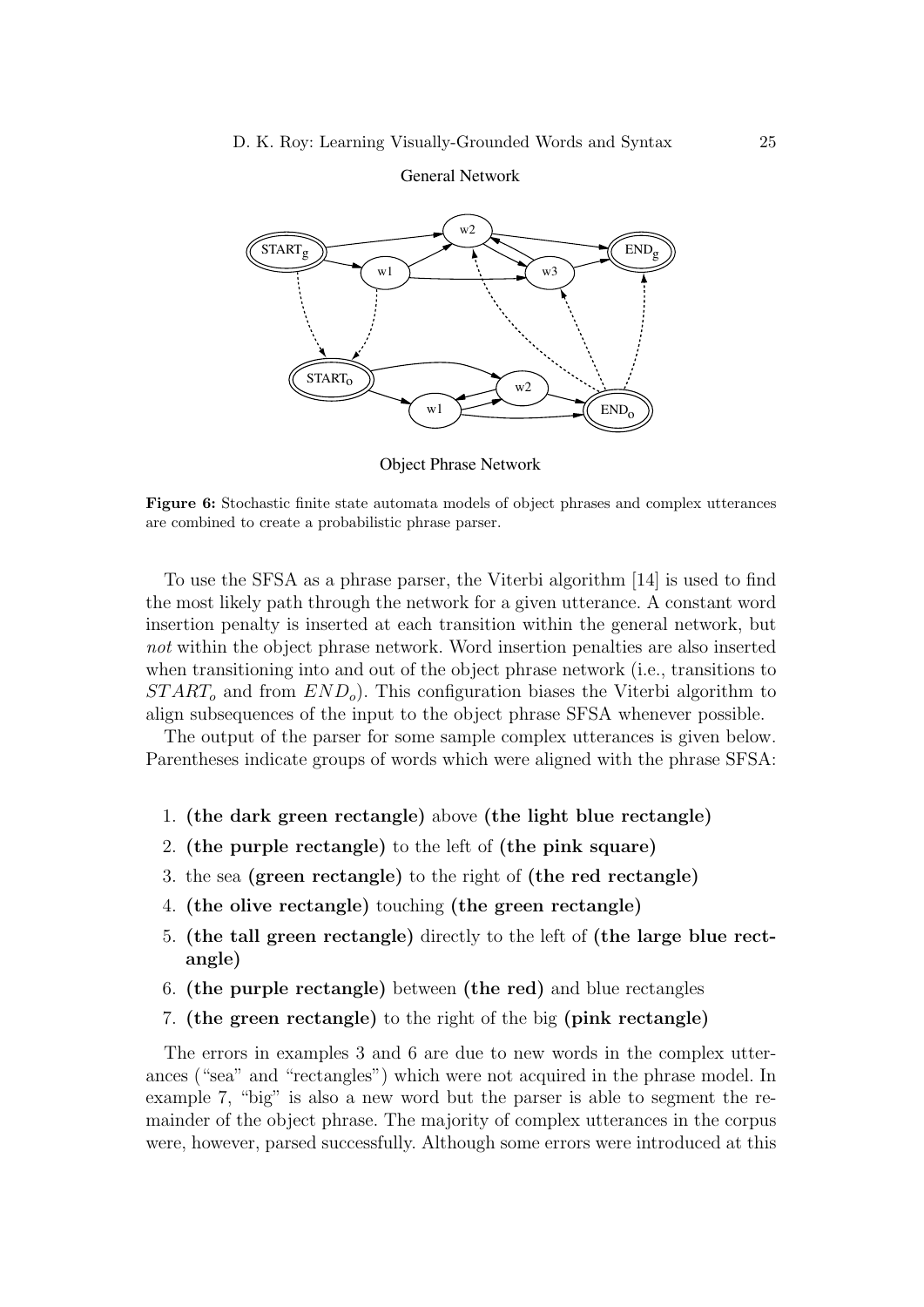stage, the probabilistic algorithms which operate on the output of the parser are nonetheless able to acquire useful structure.

In total, the parser found 184 complex utterances in the training corpus which contained exactly two object description phrases. The parsed utterances served as the basis for the next stage of processing.

#### 7.2. Establishing Phrase to Object Correspondence

Recall that the only input to the learning system is the utterance, the visual scene (i.e., the visual features extracted from each object in the scene), and the identity of the target object which was used to elicit the utterance. Each utterance selected by the parser, however, has two object phrases implying two distinct referent objects. Before relational terms may be acquired, the learning system must decide which of the two phrases refers to the original target object, and which of the remaining objects in the scene should be linked to the remaining phrase. We refer to the second referent as the landmark object or simply the landmark.

We will denote the two phrases which have been extracted from an utterance Q as  $Q_{p1}$  and  $Q_{p2}$ . The correspondence problem is solved using the following steps:

- 1. Select the target phrase. If  $fit(x_{target}, Q_{p1}) > fit(x_{target}, Q_{p2})$  then decide that  $Q_{target} = Q_{p1}$  else  $Q_{target} = Q_{p2}$ . The remaining unassigned phrase, by default, is assigned to be the landmark phrase  $Q_{\text{landmark}}$ .
- 2. Select the landmark object:

$$
x_{\text{landmark}} = \underset{\text{all objects } \mathbf{x} \neq \mathbf{x}_{\text{target}}}{\arg \max} \text{fit}(x, Q_{\text{landmark}}) \tag{25}
$$

i.e., choose the object in the scene which is best described by the landmark phrase.

At this point, the target and landmark objects are identified, setting the basis for acquiring visually grounded models of spatial relation words and phrases.

#### 7.3. Phrase Tokenization

To illustrate the need for phrase tokenization, we can rewrite some sample training utterance with the target and landmark phrases tokenized (the previous step has determined which object phrase is which):

- 1. TARGET PHRASE above LANDMARK PHRASE
- 2. TARGET PHRASE to the left of LANDMARK PHRASE
- 3. the sea TARGET PHRASE to the right of LANDMARK PHRASE
- 4. TARGET PHRASE touching LANDMARK PHRASE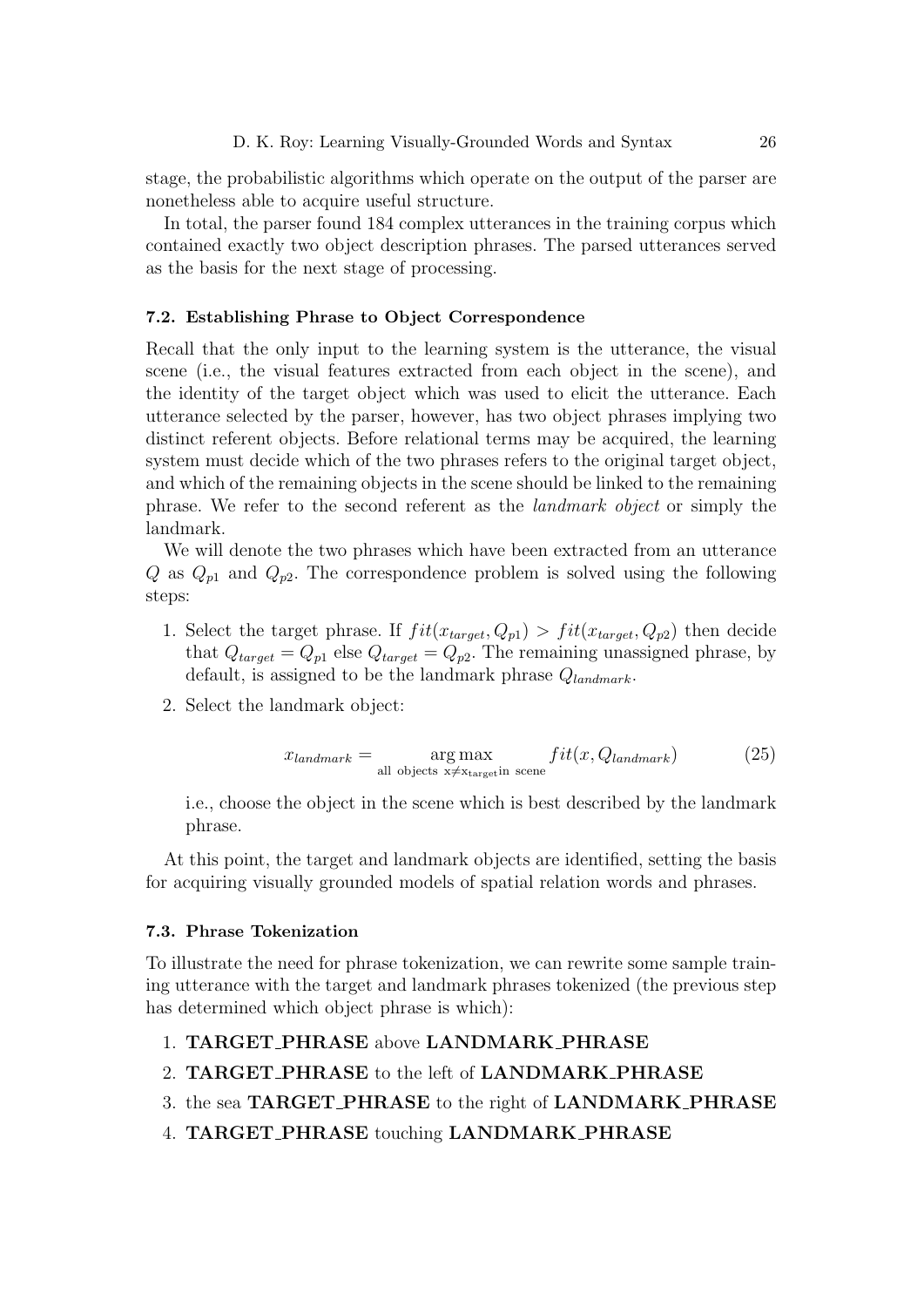

Figure 7: Visual features used to ground spatial semantics.

# 5. TARGET PHRASE directly to the left of LANDMARK PHRASE

## 6. TARGET PHRASE to the right of the big LANDMARK PHRASE

Four of the utterances contain the spatial phrases "to the left/right of". A text filter was developed to detect 'stable' phrases and tokenize them. The token encodes the original word sequence which is required for generation. A simple iterative procedure is applied to the training utterances which looks for bigram transition probabilities above a preset threshold (we use 0.9 in all experiments). If  $P(w_i|w_j)$  is greater than the threshold, all subsequences  $(w_i|w_j)$  are replaced with the token " $w_i - w_i$ ". This procedure is also applied to *reverse* bigrams, i.e., the probability of a word given the next word. The same threshold is applied to reverse bigrams. Once all stable word pairs have been tokenized, the tokenizer is rerun on the corpus iteratively until no further pairs are found. When run on the training corpus, four phrases were identified: "to-the-left-of", "to-the-right-of", "to-the", and "left-of".

#### 7.4. Grounding Spatial Terms

Based on Regier's analysis [15], we chose three visual features to ground spatial semantics. Figure 7 illustrates these features. The *proximal distance* (prox-dist) is the distance between the landmark and target at the points where the objects are closest. In the figure, the dotted line segment connecting the corners of the objects is the proximal distance. The angle between this line and the horizon is the second feature, proximal orientation (prox orient). The third feature is the center-of-mass orientation (com orient). If a line is drawn between the center of mass of the objects, the center-of-mass orientation is the angle this line makes relative to the horizon.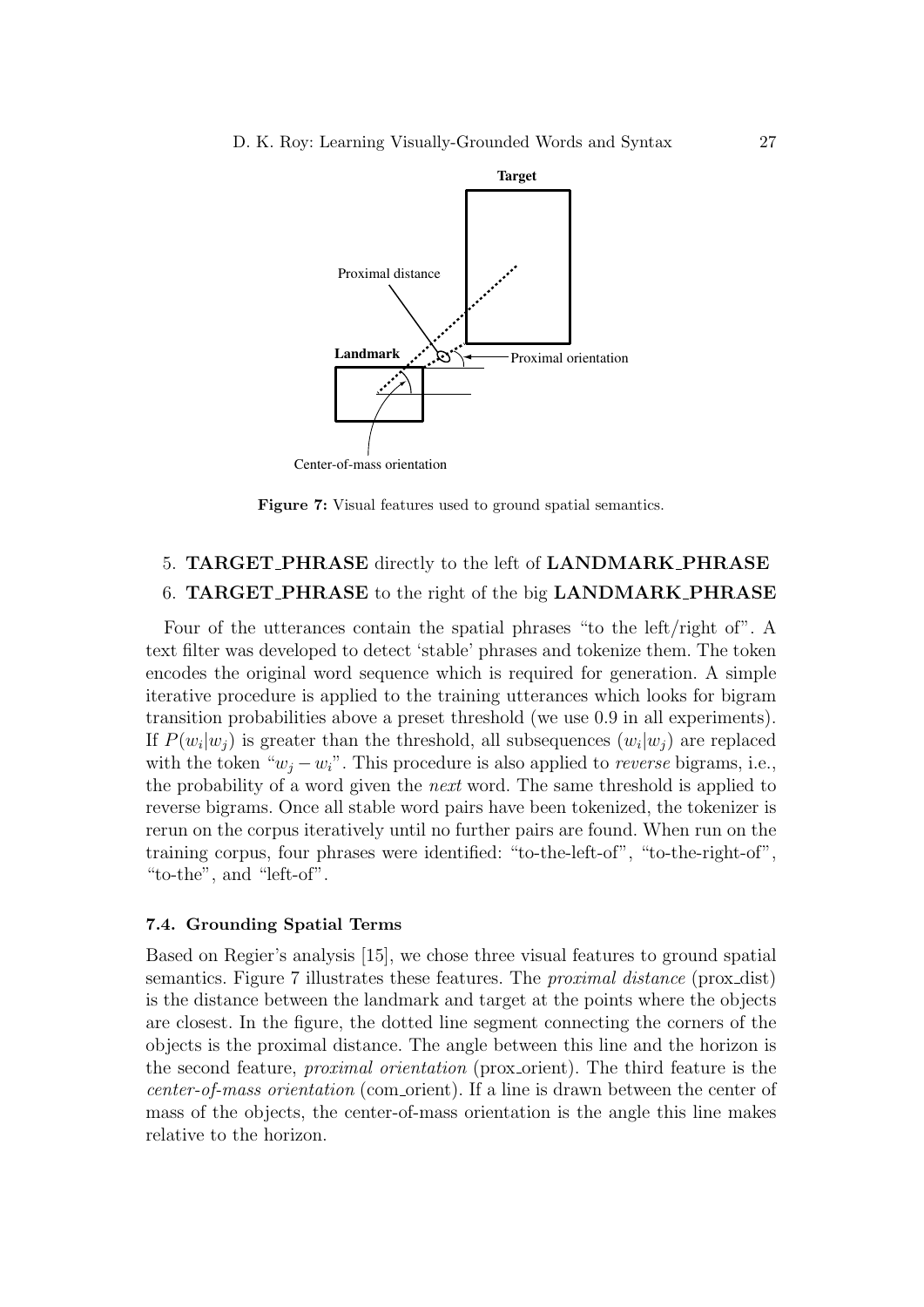For each of the 184 training examples, the spatial features of the corresponding target-landmark pair were computed. The target and landmark phrases were removed from the training utterances (since they are already grounded). The remaining words in each utterance were paired with the three spatial terms and processed using the same learning procedures which we have described for learning object phrase acquisition. In other words, word class formation, feature selection, word-conditional density estimation (on the new features), and bigram models were constructed. The target and landmark phrases were used for phrasebased bigram estimation.

Table 8 lists the word classes which were acquired from the training corpus. All grounded terms are clustered into one class and use all three visual features. In other words, each of the terms listed in Cluster 0 have an associated threedimensional Gaussian distribution which models the expected values of all three spatial features. All other words were automatically tagged as ungrounded.

| Word Class | Class Members                  | Features                                                                |
|------------|--------------------------------|-------------------------------------------------------------------------|
|            | above, below, to-the-right-of, | prox <sub>orient</sub> , com <sub>orient</sub> , prox <sub>orient</sub> |
|            | to-the-left-of, touching       |                                                                         |
|            | the                            | (ungrounded)                                                            |
|            | directly, and                  | (ungrounded)                                                            |
|            | horizontal vertical bright     | (ungrounded)                                                            |

Table 8: Word classs and feature selection for spatial terms.

Due to the small number of words involved, we decided to estimate word bigrams rather than word class bigrams. Figure 8 shows all word transitions with probabilities larger than  $0.01$ .

At this point an important connection between word order and utterance semantics has been established in the model. Through the use of visual grounding, object phrases have been mapped to either target or landmark phrase tokens. The bigram language model shown in Figure 8 therefore differentiates phrases based on their semantic role, i.e., whether the phrase refers to a spatial landmark or the target. This connection between syntax and semantics will be necessary to generate complex utterances.

## 8. Generating Relative Spatial Clauses

Before describing the spatial clause generation process, we address the question of how to decide when to generate a complex versus simple utterance. In the training corpus collected from the first speaker, 37% of the utterances are complex. One approach is to require the generation system to also generate complex utterances with the same frequency. We would like the system to generate complex rather than simple utterances when the system's confidence in the best possible simple utterance is low. We accomplished this by using the object phrase generation system to produce simple utterances for a set of 200 novel scenes. For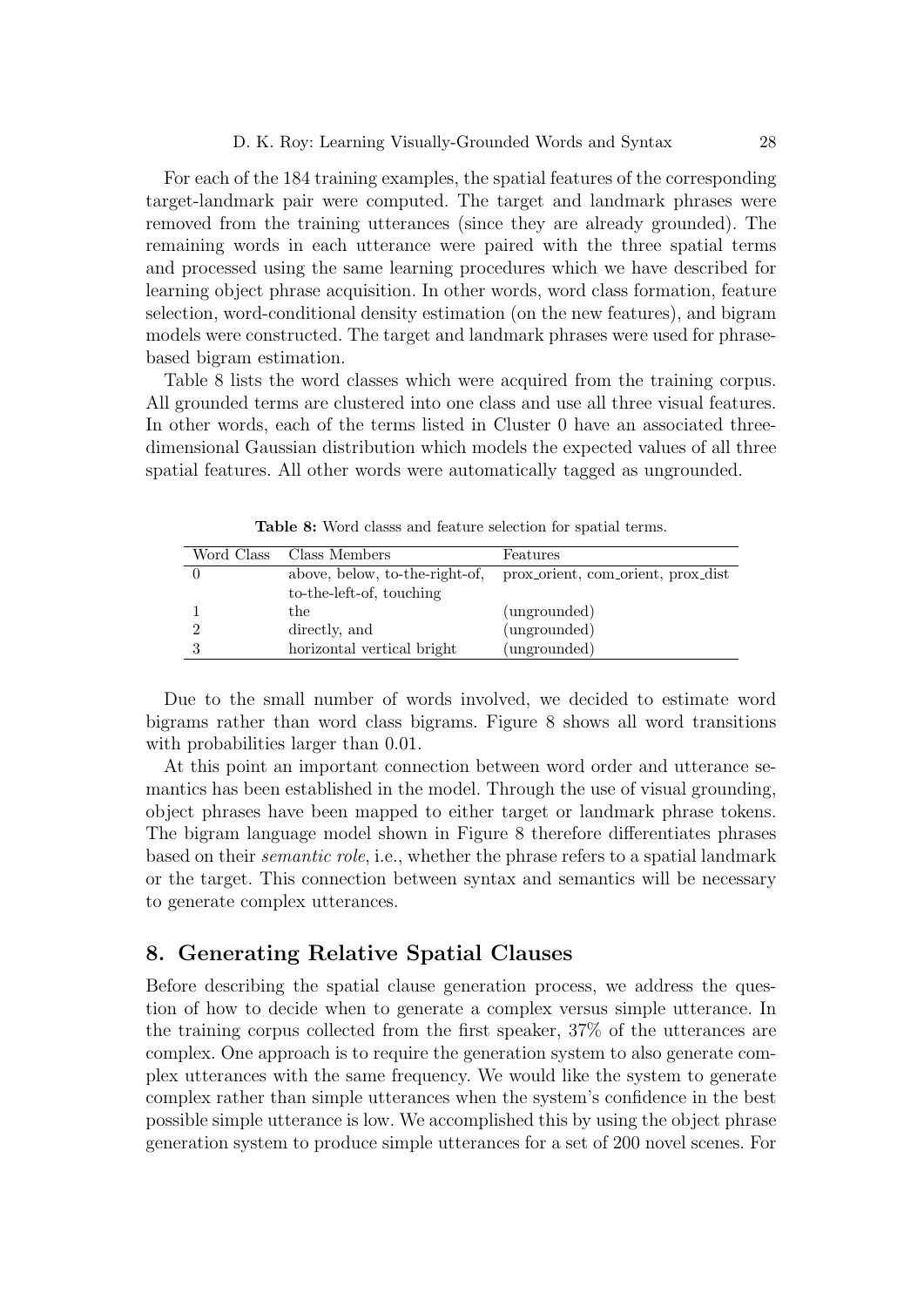

Figure 8: Word-class and phrase based statistical bigram for complex utterances with relative spatial clauses.

each utterance Q generated by the system, we evaluated the context-sensitive score of the utterance  $\xi(Q)$  (Equation ??). The scores were accumulated in a histogram. We then found the 37% threshold, i.e., the score threshold below which the 37% of simple utterance scores lie. This threshold is denoted  $\tau$ . Based on the training corpus, we found  $\tau = 0.71$ . Given a novel scene, the system first generates a simple utterance Q. If  $\xi(Q) > \tau$  then the system outputs Q as its final output. If  $\xi(Q) \leq \tau$  then a complex utterance is generated using the method presented below.

The goal of generating relative spatial clauses ("touching the pink rectangle") is to reduce ambiguity of the target object. Given the target object, the system must select a landmark which is easy to describe using the grounded object language models that have been learned, and lies in a location which is easy to describe using the acquired spatial language. The selection of a landmark is achieved by first generating simple utterances for each object in the scene (other than the target). The context-sensitive score  $\xi$  is computed for each utterance. The threshold  $\tau$  (defined above) is used to select which of the potential landmarks can be unambiguously described using a simple utterance. If none of the objects are describable with sufficient confidence (i.e.,  $\xi(Q) < \tau$  for all objects), then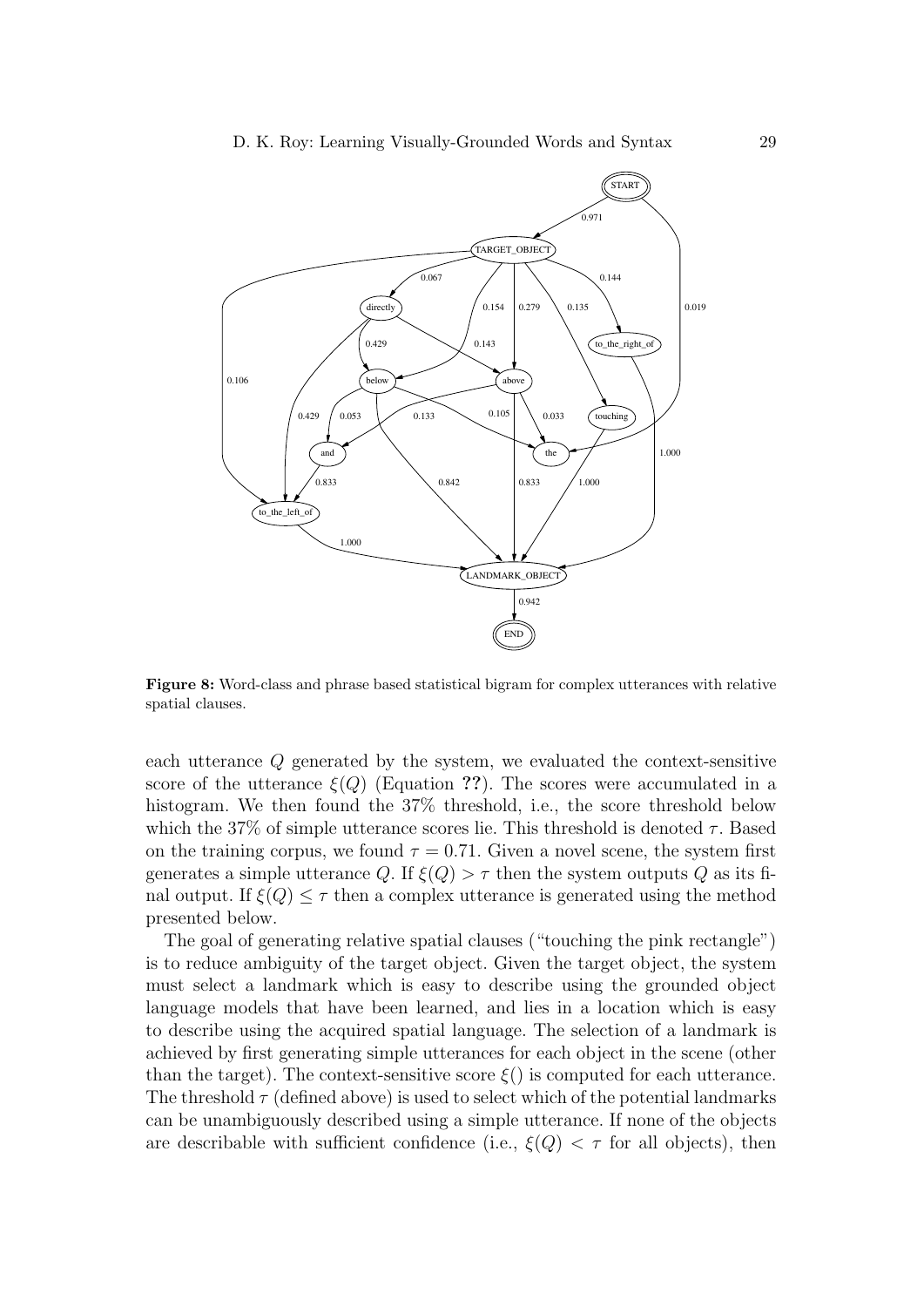the relative clause generator fails and the system is forced to generate a simple utterance. Assuming one or more potential landmarks can be described, the three spatial features are extracted for each candidate relative to the target. For each potential landmark, the best fitting spatial term  $Q_{spatial}$  is selected. The candidate landmark for which  $\gamma(Q)$  is highest is selected as the landmark.

At this point the system has three sequences of words: (1) a simple utterance describing the landmark, (2) a spatial term which describes the target-landmark relation, and (3) a simple utterance describing the target. Given these components, a dynamic programming algorithm uses the phrase level bigrams (Figure 8) to find the most likely order in which to sequence the words to form a complex utterance.

Figure 9 shows representative output from the final system for several randomly generated scenes which were not part of the training corpus. The target object specified to the system is indicated in each images with an arrow. For seven of the targets the system decided to generate simple utterances. In five cases it was unable to generate an unambiguous simple utterances and instead opted for a complex utterance.

## 9. Text-to-Speech Conversion

The text output from the generation system is synthesized using whole word concatenation. The corpus of speech recordings from the training corpus is used as the basis for concatenative speech synthesis. Since only the words used in the training corpus can be acquired by the system, we are able to use whole words as synthesis units.

To support concatenative synthesis, the speech corpus was automatically aligned to the text transcripts using the Viterbi algorithm using context-dependent triphone acoustic models and a phonetic dictionary with full coverage of the training corpus vocabulary [22]. The output the alignment process is a set of word indices which specify start and end samples of each word in the source speech recordings.

Synthesis of a novel utterance consists of finding the set of speech segments in the corpus which minimizes the number of jumps from one point in a speech recording to another. The Viterbi algorithm is used to efficiently solve this search problem.

Although no attempt is made to smooth the points of concatenation in the final output, subjects in evaluations reported that the spoken utterances were usually highly intelligible although often lacking natural prosody. Clearly, many existing techniques may be applied to improve the quality of synthesis but for the task at hand our simple approach was sufficient.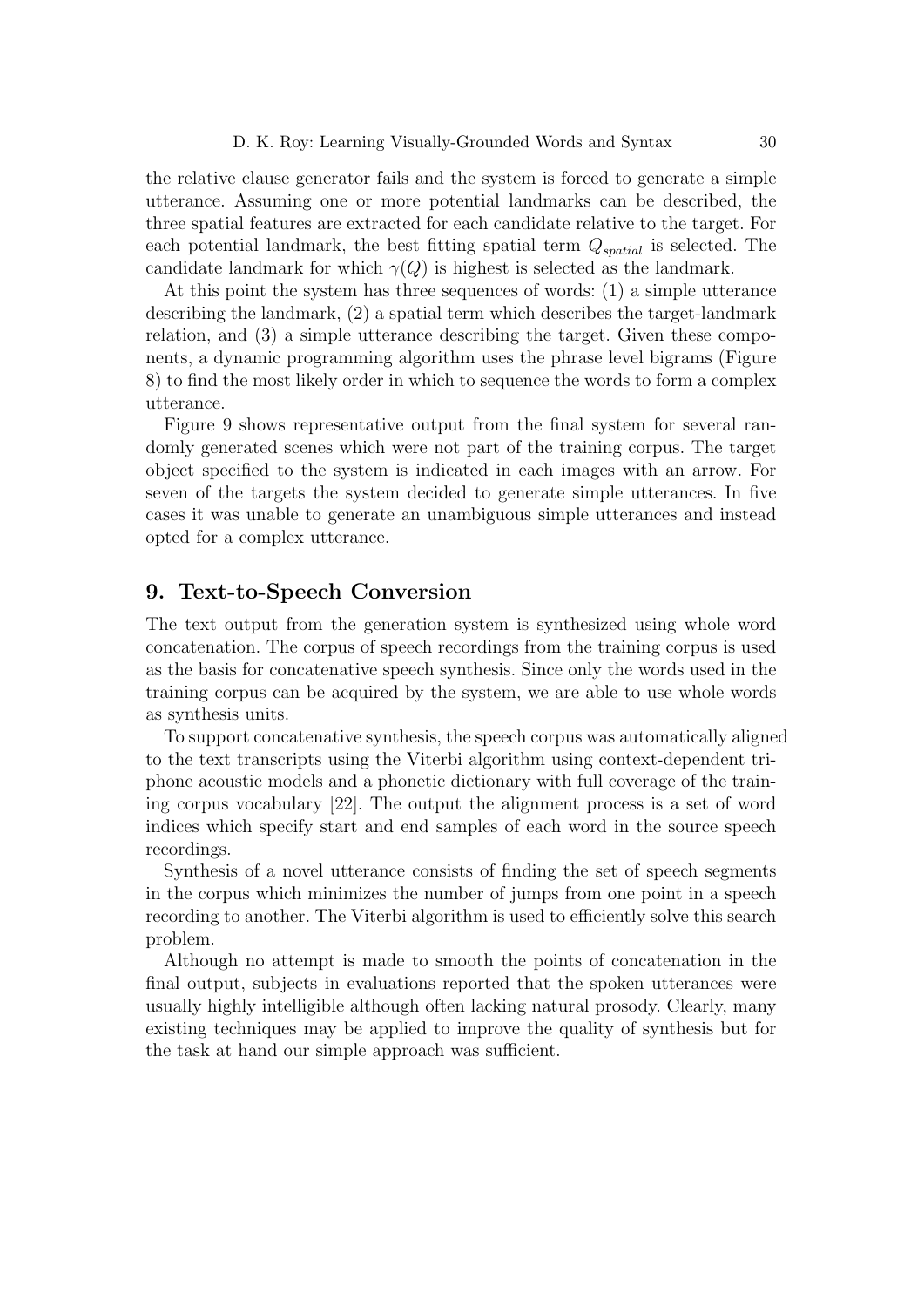



the lowest yellow rectangle the rectangle to the left of the large purple rectangle











the vertical brown rectangle









green horizontal green rectangle above the lowest green rectangle

the large green rectangle above the dark brown rectangle



vertical orange rectangle the vertical dark pink rectangle the large green rectangle to the left of



the large red rectangle the small dark blue rectangle the large brown rectangle touching the light purple rectangle

Figure 9: Sample output from the generation system.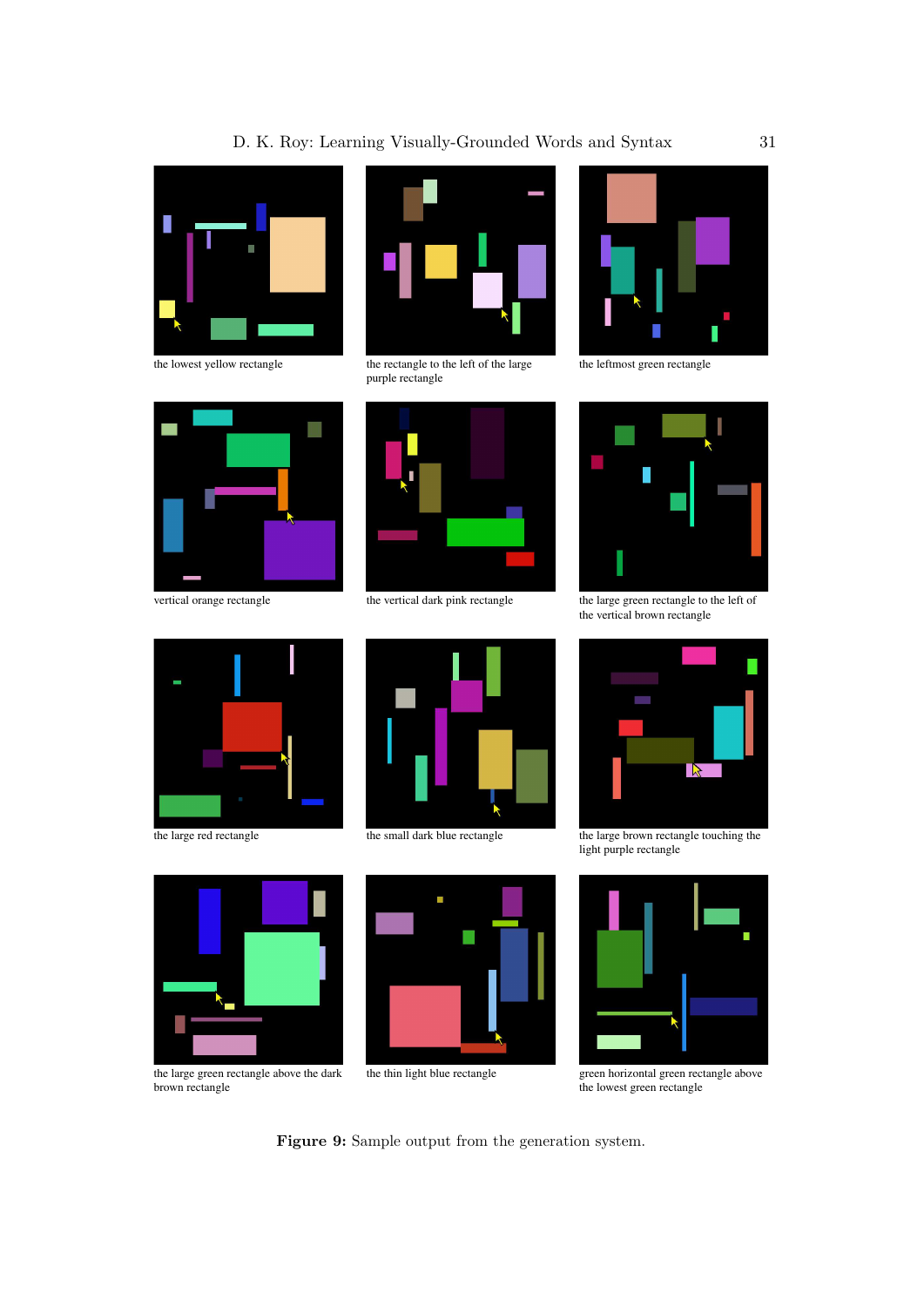## 10. Evaluation

We evaluated spoken descriptions from the original human-generated training corpus and from the output of the generation system. Three human judges unfamiliar with the technical details of the generation system participated in the evaluation. An evaluation program was written which presents images on a computer screen paired with spoken descriptions which are heard through speakers. The evaluation was a forced choice task. Judges were asked to select the rectangle which best fit the description by clicking on the object using a mouse pointer. A 'play-again' option was provided in the interface that allowed judges to listen to spoken descriptions multiple times if desired before making a selection.

The goal of the evaluation was to measure the level of semantic accuracy and ambiguity of the descriptions. We did not explicitly evaluate the naturalness of the synthetic speech. Implicitly, however, the intelligibility of the synthesis was evaluated since low intelligibility should result in low understandability.

Each judge evaluated 200 human-generated and 200 machine-generated spoken descriptions. All judges evaluated the same sets of utterances. Responses were evaluated by comparing the selected object for each image to the actual target object which was selected in order to produce the verbal description. Table 9 shows the results for both human-generated and machine generated results.

| Judge            | Human-generated | Machine-generated |
|------------------|-----------------|-------------------|
|                  | $(\%$ correct)  | $(\%$ correct)    |
|                  | 90.0            | 81.5              |
| В                | 91.2            | 83.0              |
| $\mathfrak{c}$ : | 88.2            | 79.5              |
| Average          | 89.8            | 81.3              |

Table 9: Results of an evaluation of human and machine generated descriptions.

Averaged across the three listeners, the original human-generated descriptions were correctly understood 89.8% of the time. This result reflects the inherent difficultly of the rectangle task. An analysis of the errors reveals that a difference in intended versus inferred referents sometimes hinged on subtle differences in the speaker and listener's conception of a term. For example the use of the terms "pink", "dark pink", "purple", "light purple", and "red" often lead to comprehension errors. In some cases it appears that the speaker did not consider a second object in the scene which matched the description he produced.

The average listener performance on the machine-generated descriptions was 81.3%, i.e., a difference of only 8.5% compared to the results with the humangenerated set. An analysis of errors reveals that the same causes of errors found with the human set also were at play with the machine data. Differences in intended versus inferred meaning hinged on single descriptive terms. In some cases, an object was labeled using a descriptive term which was chosen mainly for its effect in reducing ambiguity rather than for its description accuracy. This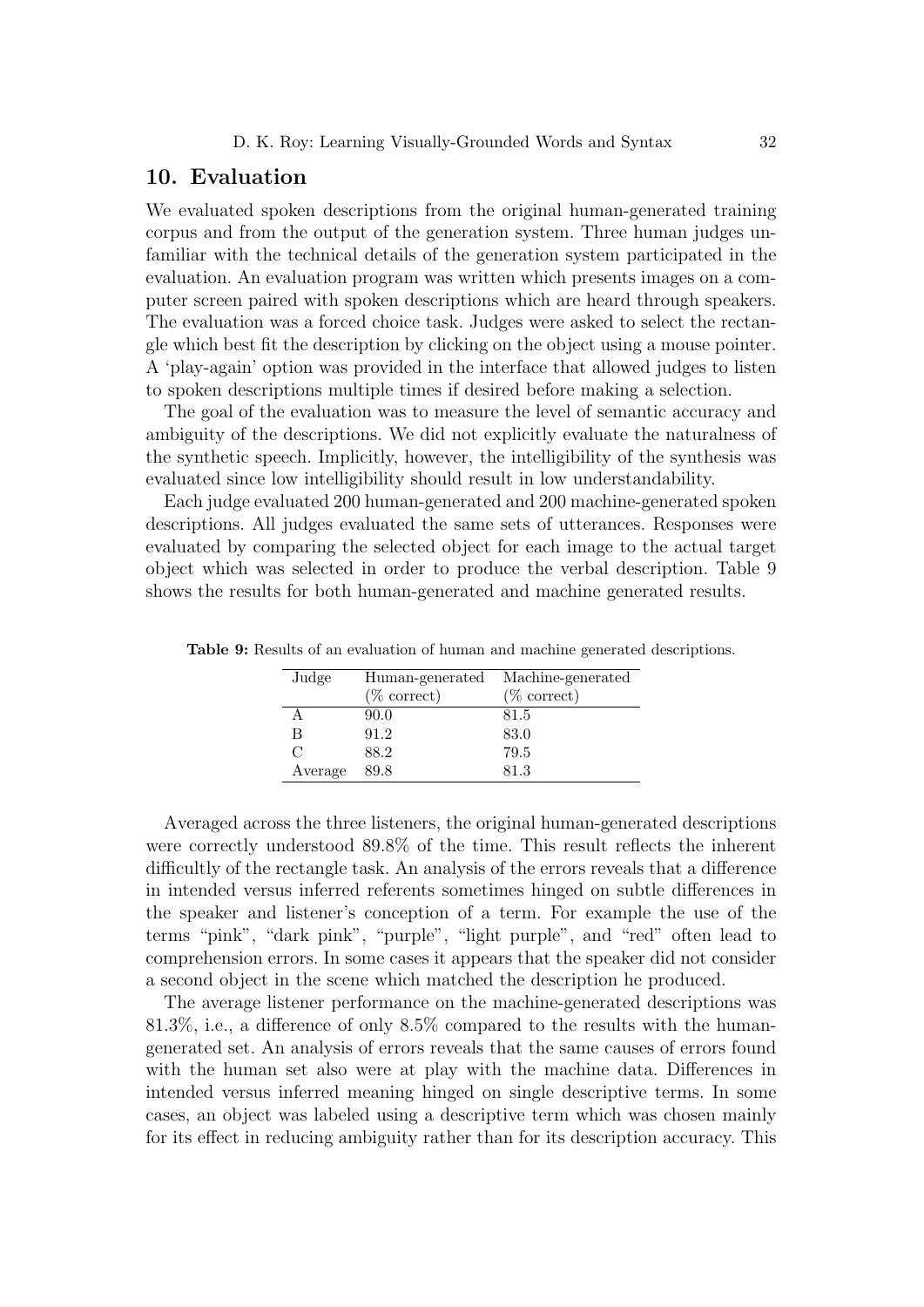lead at times to confusions for listeners. In addition, we also found that the system acquired an incorrect grounded model of the spatial term "to-the-left-of" which lead to some generation errors. This would easily be resolved by providing additional training examples which exemplify proper use of the phrase.

The results presented in this section demonstrate the effectiveness of the learning algorithms to acquire and apply grounded structures for the visual description task. The semantics of individual words, and the stochastic generation methods were able to produce natural spoken utterances which human listeners were able to understand with accuracies only 8.5% lower than original utterances spoken from the training corpus.

## 11. Discussion

Language gains its power from its generative capacity. A finite vocabulary of words may be combined to form vast numbers of unique word sequences. From a language learning perspective, a key challenge is to develop algorithms which can generalize from training examples so that novel word sequences may be generated as needed. DESCRIBER achieves this goal. It is able to describe scenes it has not encountered during training, and will often choose sequences of words which never occurred in the training data. This generative capacity is a result of the formation and use of word classes and phrase structure. Consider the role of acquired word classes. Statistical rules of word order acquired from observation of some words are mapped to other words on the basis of shared class membership. For example, if the sequence 'large blue square' is observed, the sequence 'small red rectangle' can be generated if the appropriate word classes have been acquired. Since word classes are formed partially on the basis of semantic similarity, bottom-up visual grounding directly influences the application of syntactic rules to words. Thus, the rules of symbol manipulation in DESCRIBER are influenced by subsymbolic, visually grounded structure.

The scope of the current results is limited in several ways with respect to our long term goal of creating domain-independent trainable systems. These limitations highlight challenging problems which must be addressed in the future if the goal is to be achieved.

The visual scenes processed in DESCRIBER are synthetic and highly constrained. Objects are all rectangular, of constant color, and guaranteed to be non-overlapping. Since the scenes are computer-generated, visual features derived from the scenes are noise-free. For operation with complex real world input such as that derived from a computer vision system, robustness to various sources of perceptual ambiguity and noise must be addressed.

The syntactic structures acquired by DESCRIBER are not recursive. The layered Markov model structures used in DESCRIBER can be extended to higher levels of embedding, but cannot represent arbitrary levels of recursion. To do so, statistical context free grammars or functional equivalents would need to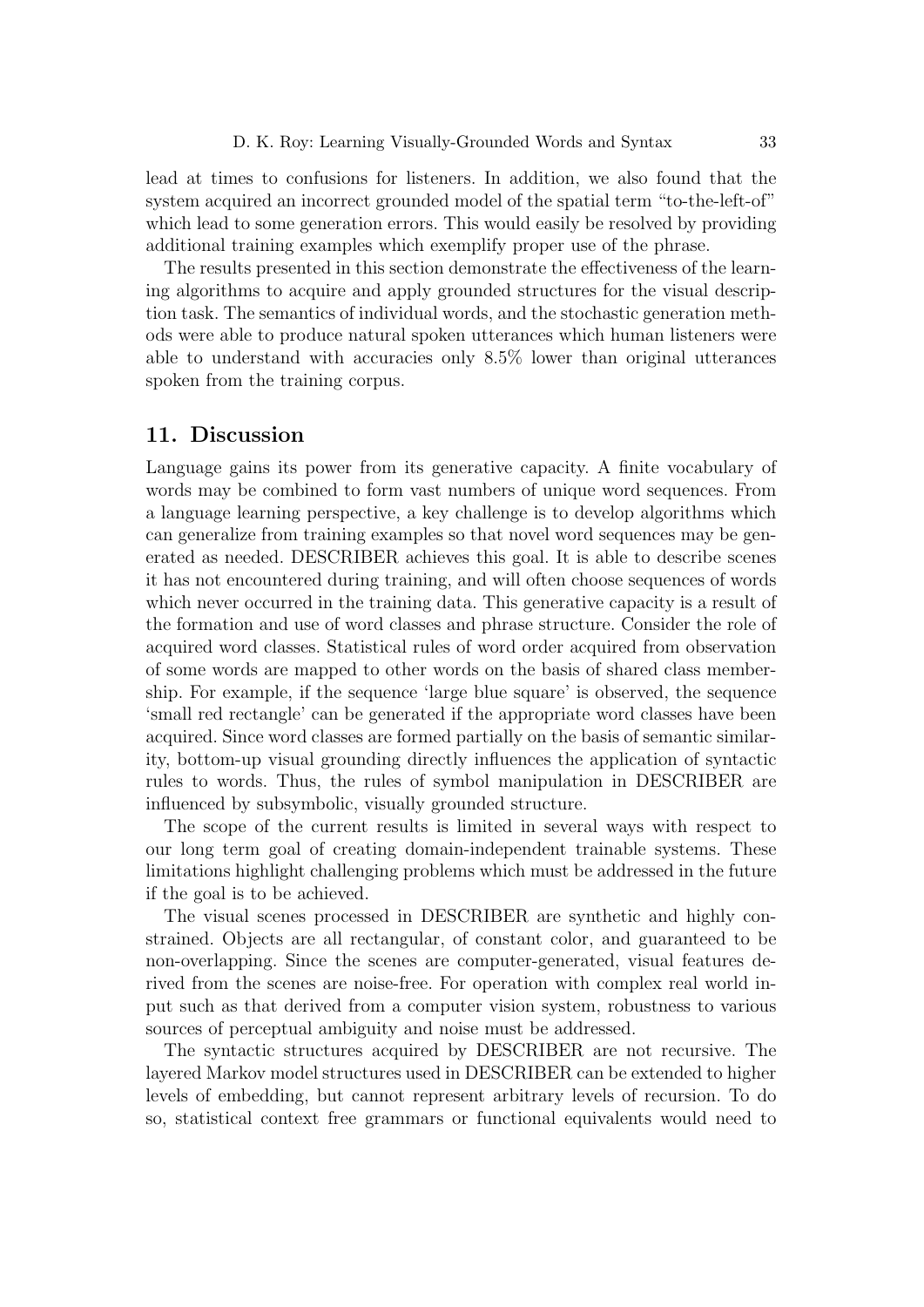be introduced. Acquisition of recursive structures would require exploration of different learning strategies.

The training process was simplified by using utterance truncation to focus initial learning on simple object descriptions (i.e., without optional relative spatial phrases). More complex training utterances including those with relative spatial clauses were introduced in a second phase. Without this two-stage procedure, the system would have failed to learn from the available number of training examples. To avoid this domain-specific simplification, a model of attention is required which focuses learning on simple examples before considering complex input. This, in turn, requires automatic domain-independent classification of simple versus complex training examples.

The output of DESCRIBER's learning algorithms depends on a small number of parameters which were set manually. These include  $\alpha$  and T used for hybrid word class creation, the bigram transition probability threshold used for tokenizing phrases, and  $\rho$  used to balance syntactic and contextual constraints during generation. These parameters have been manually adjusted for optimal system performance. A desirable but difficult extension of this work would be to automate the optimization of these parameters. The optimization process would require performance-based reinforcement feedback. In essence, the system would attempt to put its linguistic knowledge to use, and use environmental feedback to adjust these parameters.

## 12. Conclusions and Future Directions

Our goal in developing DESCRIBER was to explore the use of learning algorithms to infer scene-to-language mappings from show-and-tell input. In this paper we have presented the underlying algorithms, implementation, and evaluation of a system which generates natural spoken descriptions of objects in visual scenes. Learning algorithms process training examples (images paired with natural language descriptions) to acquire structures which link linguistic and visual representations.

Visually-grounded language learning occurs in several stages. In the first part of the paper we described the acquisition and use of structures for referring to single objects. We showed that distributional analysis of word co-occurrence patterns can be combined with semantic associations to form word classes. A feature selection algorithm assigns visual features to word classes based on an information-theoretic analysis. The semantics of individual words are grounded in terms of selected features by estimating Gaussian word-conditional probability density functions. A word-class bigram language model is acquired as a model of word order. These components are used in a generation algorithm which integrates syntactic, semantic, and contextual constraints to produce optimal natural language descriptions of objects.

In the next sections of the paper we described methods for parsing complex training utterances using acquired class-based language models. The parsed ut-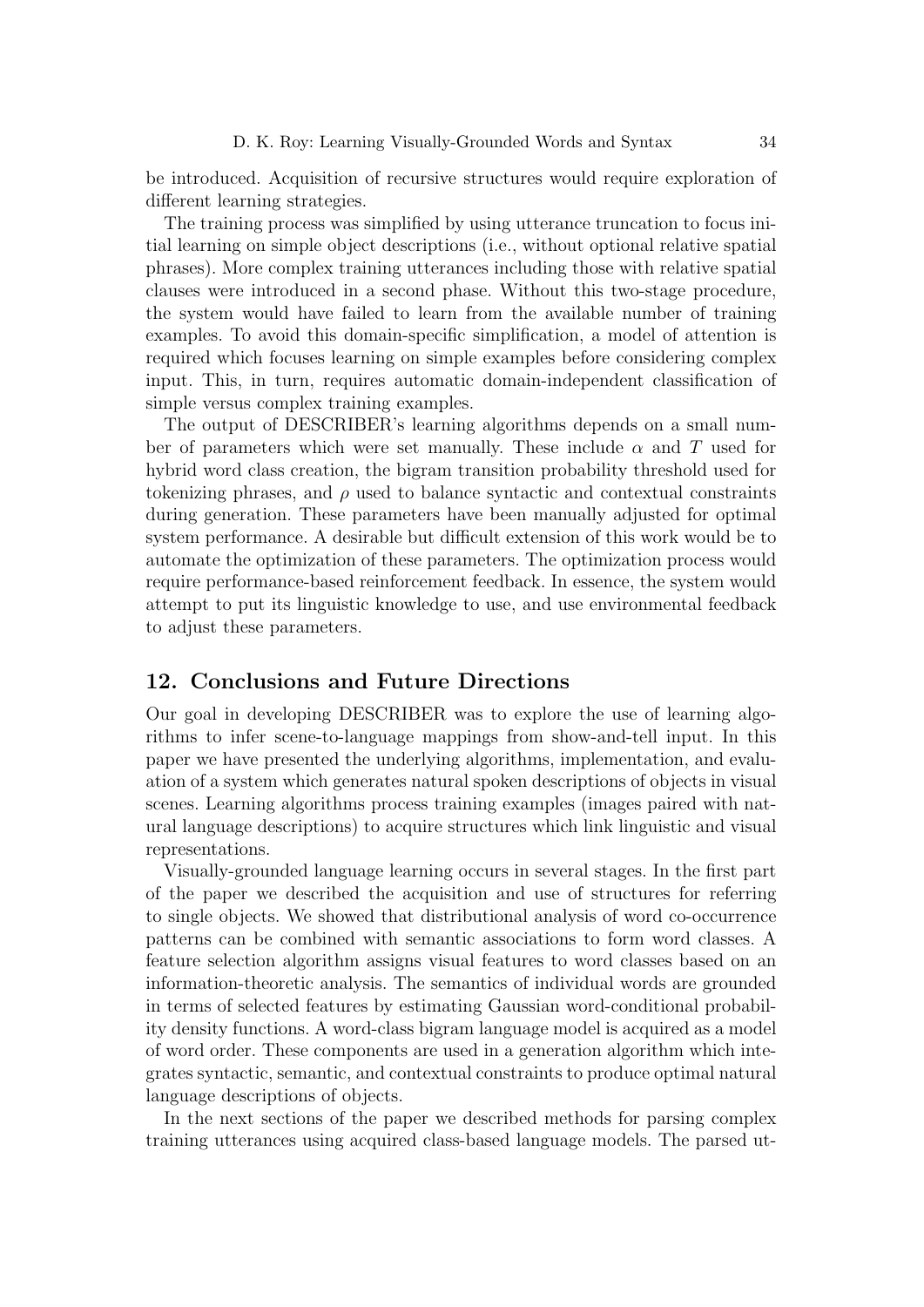terances are automatically brought into semantic correspondence with objects from the training images. The correspondence process leverages grounding models acquired in the first stage of learning. Grounded semantics are then acquired for spatial terms, and a phrase-level bigram language model of complex utterances is learned. Using these new structures, a modified generation system is able to generate complex utterances which include an expression referring to the target object, as well as a relative spatial clause using an automatically selected landmark. A context-sensitive score of utterance ambiguity drives the decision of when to generate simple versus complex verbal descriptions.

The system was evaluated by three listeners. Each listener was asked to select the most likely target within a visual scene given a verbal description. The same procedure was repeated with these listeners on a subset of the original humangenerated training utterances. Human produced utterances led to correct object selections 89.8% of the time whereas machine generated utterances led to correct selections 81.3% of the time. Thus the system is able to communicate its 'intent' via natural language with near human level precision. This result demonstrates the viability of learning-based approaches for grounded language generation.

There are several directions we plan to pursue to extend this work. The task chosen for this initial investigation is of a highly abstract nature, but the underlying algorithms can be applied to numerous practical applications. In the future we will replace synthetic visual features with features derived from video images, and we will also experiment with tasks involving more complex linguistic constructions. We will also experiment with 'inverting' the acquired linguistic structures to enable visually-grounded speech understanding.

We began this paper by motivating our work as a method of developing language generation systems for applications such as sports commentators and navigation systems. The work presented here represents our first steps in this direction. Although many significant challenges remain, we believe that a teachby-example approach is a feasible, and ultimately more flexible, approach to visually-grounded language generation.

## Acknowledgements

The author is grateful to Janet Cahn, Peter Gorniak, Kai-Yuh Hsiao, Yuri Ivanov, Tony Jebara, Rupal Patel, Owen Rambow, and anonymous reviewers for helpful comments which helped shape the presentation of this paper.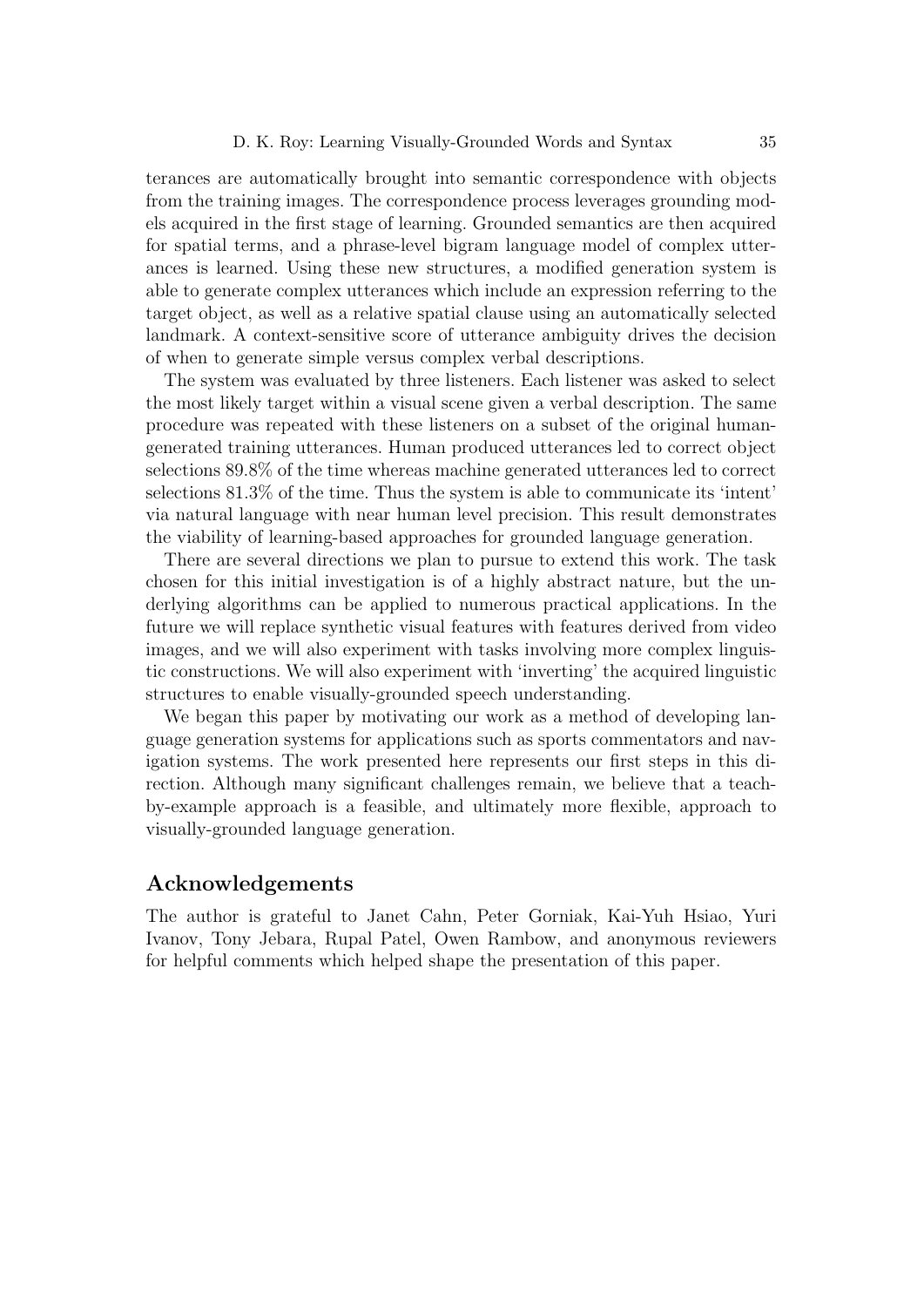## Appendix: Vocabulary in Training Corpus

| $920$ the             | 19 grey       | 3 florescent          |
|-----------------------|---------------|-----------------------|
| 774 rectangle         | 18 rectangles | 3 closest             |
| 174 green             | 16 white      | 3 longest             |
| $139$ blue            | 16 tall       | 2 narrow              |
| 125 purple            | 15 olive      | $2 \text{ long}$      |
| 118 large             | $13$ thin     | 2 biggest             |
| 85 pink               | 13 directly   | 2 gold                |
| $80$ to               | 12 rightmost  | $2 \text{ smaller}$   |
| 76 of                 | $12$ and      | 2 thinnest            |
| 63 square             | 11 leftmost   | 2 near                |
| 63 brown              | 11 highest    | $2 \text{ skinniest}$ |
| 61 light              | 11 salmon     | 2 skinny              |
| 59 horizontal         | $10$ off      | 1 peach               |
| 53 small              | 10 colored    | 1 <sub>sky</sub>      |
| 53 vertical           | 7 between     | 1 tan                 |
| 46 dark               | 7 maroon      | 1 lower               |
| 45 above              | 6 two         | $1$ furthest          |
| 44 left               | 5 other       | 1 another             |
| 40 yellow             | 4 faded       | 1 tallest             |
| 39 orange             | 4 sea         | 1 violet              |
| $37 \text{ red}$      | 4 big         | 1 surrounded          |
| 36 below              | 4 brightest   | $1\;{\rm by}$         |
| 35 right              | 4 teal        | 1 cream               |
| 33 touching           | 4 black       | 1 very                |
| 32 bright             | 4 larger      | 1 three               |
| $22 \text{ smallest}$ | 4 uppermost   | 1 bark                |
| 22 lowest             | 3 tiny        | 1 shorter             |
| 21 largest            | $3$ flat      |                       |

Table 10: Vocabulary and token counts in the complete (untruncated) transcriptions of the rectangle task corpus (83 unique token types).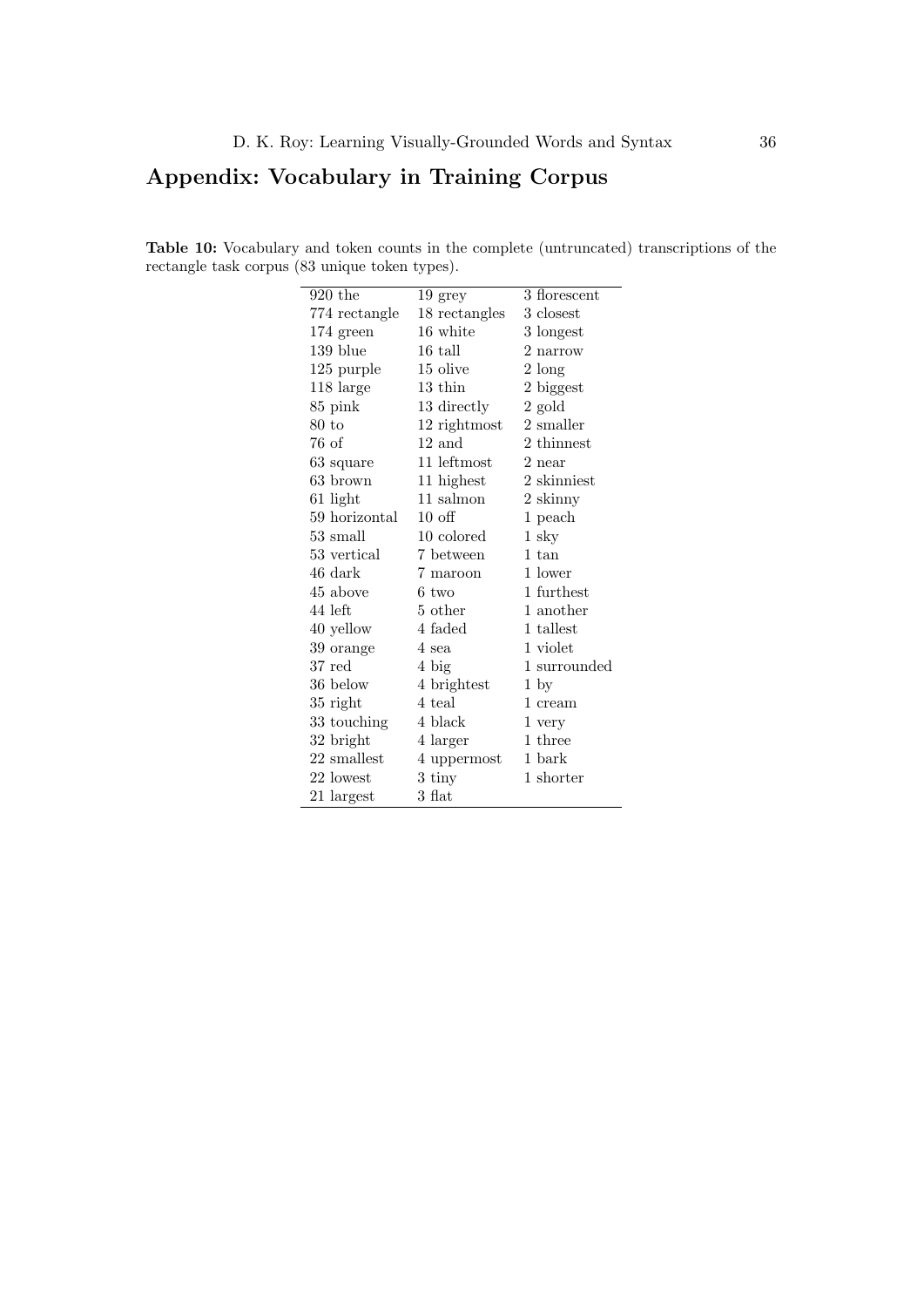| 13 olive            | 2 biggest       |
|---------------------|-----------------|
| 12 rightmost        | 2 gold          |
| 11 white            | $2~\mathrm{to}$ |
| 11 leftmost         | $2 \text{ of }$ |
| 11 highest          | 2 smaller       |
| 10 colored          | 2 thinnest      |
| 9 salmon            | 2 skinniest     |
| $5\,\,\mathrm{off}$ | $2$ left        |
| 4 faded             | 2 other         |
| 4 sea               | 1 above         |
| 4 brightest         | $1$ right       |
| 4 teal              | 1 tan           |
| 4 black             | 1 lower         |
| 4 larger            | 1 tallest       |
| 4 maroon            | 1 violet        |
| 4 uppermost         | 1 between       |
| 3 flat              | 1 cream         |
| 3 florescent        | 1 very          |
| 3 longest           | $1$ two         |
| 3 rectangles        | 1 skinny        |
| 2 narrow            | 1 three         |
| 2 tiny              | 1 shorter       |
| $2 \text{ big}$     |                 |
| $2 \text{ long}$    |                 |
|                     |                 |

Table 11: Vocabulary and token counts in the truncated transcriptions of the rectangle task corpus (70 unique token types).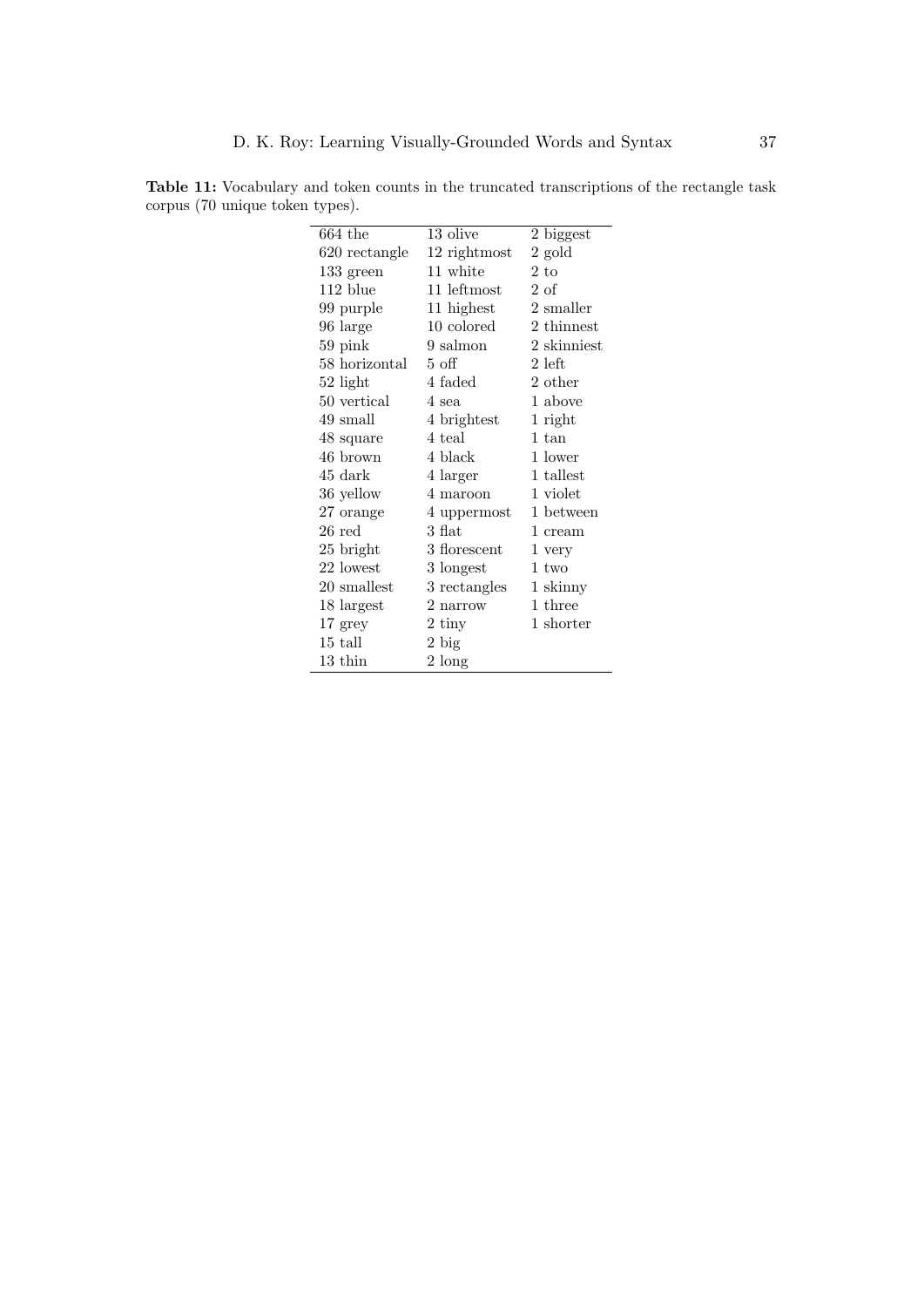## References

- [1] Elisabeth André and Thomas Rist. Generating coherent presentations employing textual and visual material. Artificial Intelligence Review, 9, 1995.
- [2] Lawrence Barsalou. Perceptual symbol systems. Behavioural and Brain Sciences, 22:577–609, 1999.
- [3] Martin D. Braine. On two types of models of the internalization of grammars. In D. Slobin, editor, The Ontogenesis of Grammar. Academic Press, 1971.
- [4] Thomas M. Cover and Joy A. Thomas. Elements of Information Theory. Wiley-Interscience, New York, NY, 1991.
- [5] Robert Dale. Generating Referring Expressions: Constructing Descriptions in a Domain of Objects and Processes. MIT Press, 1992.
- [6] Robert Dale and Ehud Reiter. Computational interpretations of the gricean maxims in the generation of referring expressions. Cognitive Science, 19(2):233–263, 1995.
- [7] Irving J. Good. The population frequencies of species and the estimation of population parameters. Biometrika, 40:237–264, 1953.
- [8] Allen L. Gorin. On automated language acquisition. Journal of the Acoustic Society of America, 97(6):3441–3461, 1995.
- [9] Stevan Harnad. The symbol grounding problem. Physica D, 42:335–346, 1990.
- [10] Gerd Herzog and Peter Wazinski. VIsual TRAnslator: Linking Perceptions and Natural Language Descriptions. Artificial Intelligence Review, 8:175– 187, 1994.
- [11] Pamela Jordan and Marilyn Walker. Learning attribute selections for nonpronominal expressions. In Proceedings of ACL, 2000.
- [12] George Lakoff and Mark Johnson. Metaphors We Live By. University of Chicago Press, Chicago, 1980.
- [13] Ellen M. Markman. Categorization and naming in children. MIT Press, Cambridge, MA, 1991.
- [14] Lawrence R. Rabiner. A tutorial on hidden markov models and selected applications in speech recognition. Proceedings of the IEEE,  $77(2):257-285$ , 1989.